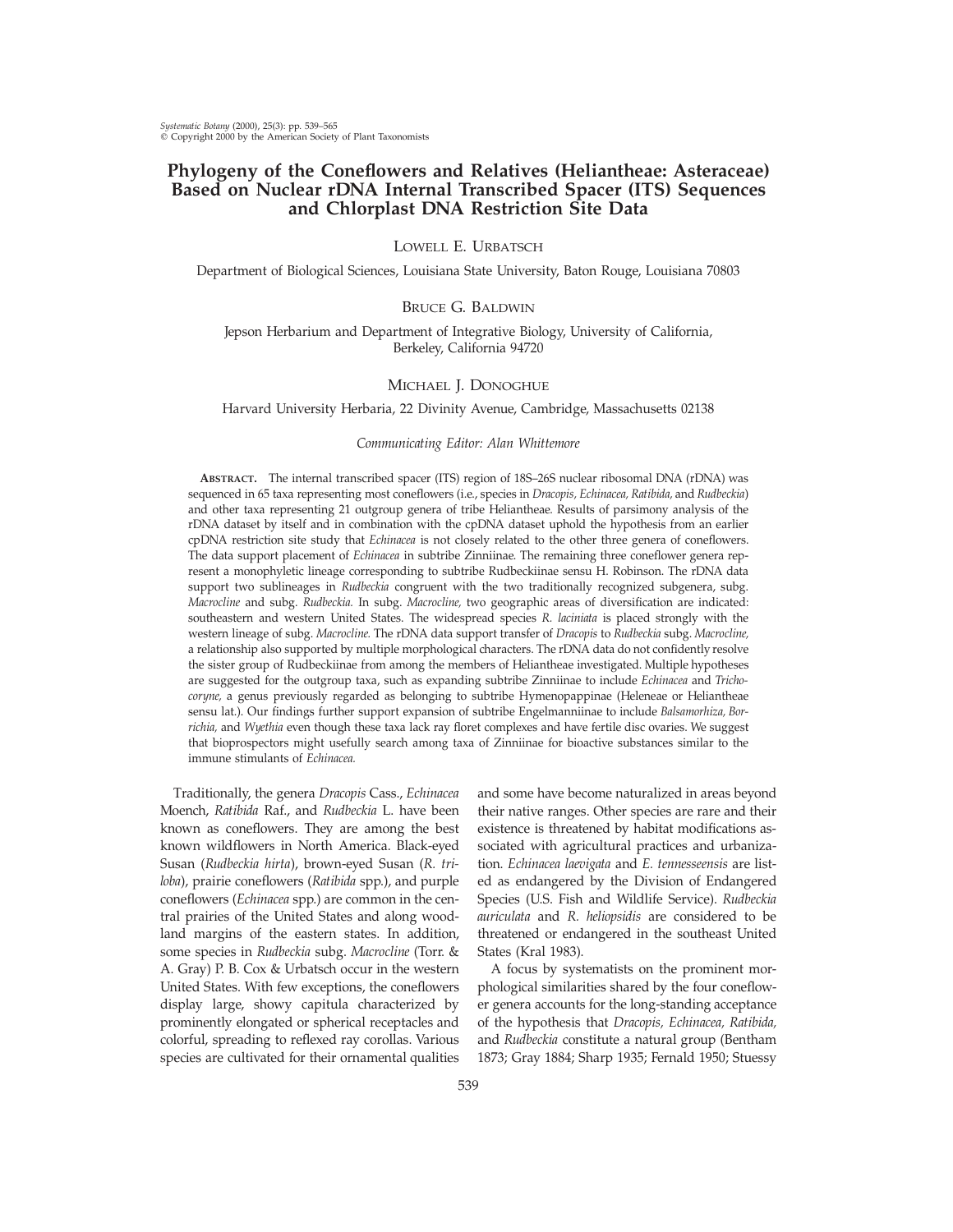1977). Cladistic analysis of morphological, chemical, and cytological characters resolved the coneflowers as a single lineage (Cox and Urbatsch 1990; Karis and Ryding 1994). The first challenge to the naturalness of the group was by Robinson (1978, 1981). Robinson's examination of microcharacters led him to restrict the circumscription of subtribe Rudbeckiinae Cass. ex Dumort. to the genera *Dracopis, Ratibida,* and *Rudbeckia.* He placed *Echinacea* in subtribe Ecliptinae Less., close to *Balsamorhiza* Nutt., *Helianthella* Torr. & A. Gray, and *Wyethia* Nutt.

Results from phylogenetic analysis of chloroplast DNA (cpDNA) restriction site data by Urbatsch and Jansen (1995) did not support monophyly of all coneflowers or placement of *Echinacea* in subtribe Ecliptinae but, instead, led to a new hypothesis of relationships. *Echinacea* is placed with members of subtribe Zinniinae Benth. in their cpDNA trees. Subtribe Zinniinae has been variously interpreted by previous workers but has never included *Echinacea* (Stuessy 1977; Robinson 1981; Karis and Ryding 1994).

Another hypothesis tested in the cpDNA restriction site study was the origin of *Ratibida* from within *Rudbeckia. Ratibida* consists of seven, primarily prairie-dwelling species (Richards 1968; Turner 1988). Origin of *Ratibida* from within *Rudbeckia* (in the species group with columnar receptacles later called subg. *Macrocline*) was suggested by Sharp (1935). Should his proposal accurately reflect the evolutionary history of *Ratibida, Rudbeckia* would be paraphyletic. However, cpDNA studies failed to confirm Sharp's idea, instead supporting a sistergroup relationship of *Ratibida* and *Rudbeckia* (Urbatsch and Jansen 1995).

*Dracopis amplexicaulis* has been treated as either a monotypic genus or a species of *Rudbeckia.* Gray (1884) gave it sectional status in *Rudbeckia,* but generic recognition of *Dracopis* has been the tendency of recent workers (e.g., Correll and Johnston 1970; Cronquist 1980). *Dracopis* differs from *Rudbeckia* sensu str. mainly by its lower chromosome number  $(n = 16$ , as opposed to  $x = 18$  or 19 in *Rudbeckia* sensu str.). Unlike most members of *Rudbeckia* sensu str., *Dracopis* also exhibits an annual habit and is epappose. Chloroplast DNA restriction site analysis was inconclusive in resolving the phylogenetic position of *Dracopis* (Urbatsch and Jansen 1995).

Traditionally, *Rudbeckia* has been divided into two well-diagnosed subgenera, subg. *Macrocline* and subg. *Rudbeckia.* Different base chromosome numbers of  $x = 18$  (subg. *Macrocline*) and  $x = 19$ (subg. *Rudbeckia*) and various morphological characteristics distinguish the two subgenera. Most macroclines are robust perennials with stout, presumably long-lived rhizomes; persistent basal leaves; often clasping, glaucous, cauline leaves; and extremely elongated receptacles. Species in subg. *Macrocline* typically have restricted ranges, being confined to hillside seeps and the margins of bayous, ditches, or streams. The geographic distribution of subg. *Macrocline* is bicentric: six species occur in the western United States and six species are confined primarily to the Gulf coastal plain of the southeast U.S.A. In contrast, most species in subg. *Rudbeckia* are opportunistic annuals or short-lived perennials with an ability to occupy more disturbed habitats than is typical in subg. *Macrocline.* In subg. *Rudbeckia,* basal leaves typically wither by anthesis, cauline leaves are usually petiolate, and receptacles are more spherical than in the macroclines. The native ranges for species in subg. *Rudbeckia* are in the eastern U.S.A.; their occurrence elsewhere has been through human-caused introduction. Attempts at phylogenetic reconstruction within *Rudbeckia* using cpDNA resolved certain species groups but relationships in much of the genus were not robustly reconstructed (Urbatsch and Jansen 1995).

The taxonomic disposition of *Rudbeckia laciniata,* a widespread species common throughout most of its range (the Rocky Mountains, the eastern U.S.A., and southeastern Canada), has been problematic. *Rudbeckia laciniata* has been traditionally assigned to sect. *Macrocline* (e.g., Gray 1884; Perdue 1959). Cox (1991) suggested that the species represents a different lineage because of its unique combination of morphological and cytological characteristics and proposed giving it subgeneric status. Both  $x = 18$ and 19 have been reported for *R. laciniata,* as well as various ploidy levels. Perdue (1959, 1960) reported a base chromosome number of  $x = 18$  for the species, the base number characteristic of subg. *Macrocline,* and he noted additional numbers of 2*n*  $=$  36, 52, 72, and 102+ for the species. Others (Battaglia 1946; Heiser and Smith 1954; Keil and Stuessy 1977; and Pinkava and Keil 1977) report  $n = 19$ for *R. laciniata,* which the base number for subg. *Rudbeckia.*

We continue previous investigations to better understand the phylogeny of the coneflowers and their relationships to other Heliantheae Cass. (Cox and Urbatsch 1990; Urbatsch and Jansen 1995). Our major goal is to formulate more precise phylogenetic hypotheses for coneflowers and putatively related genera of Heliantheae. Such information will be useful in devising a more stable classification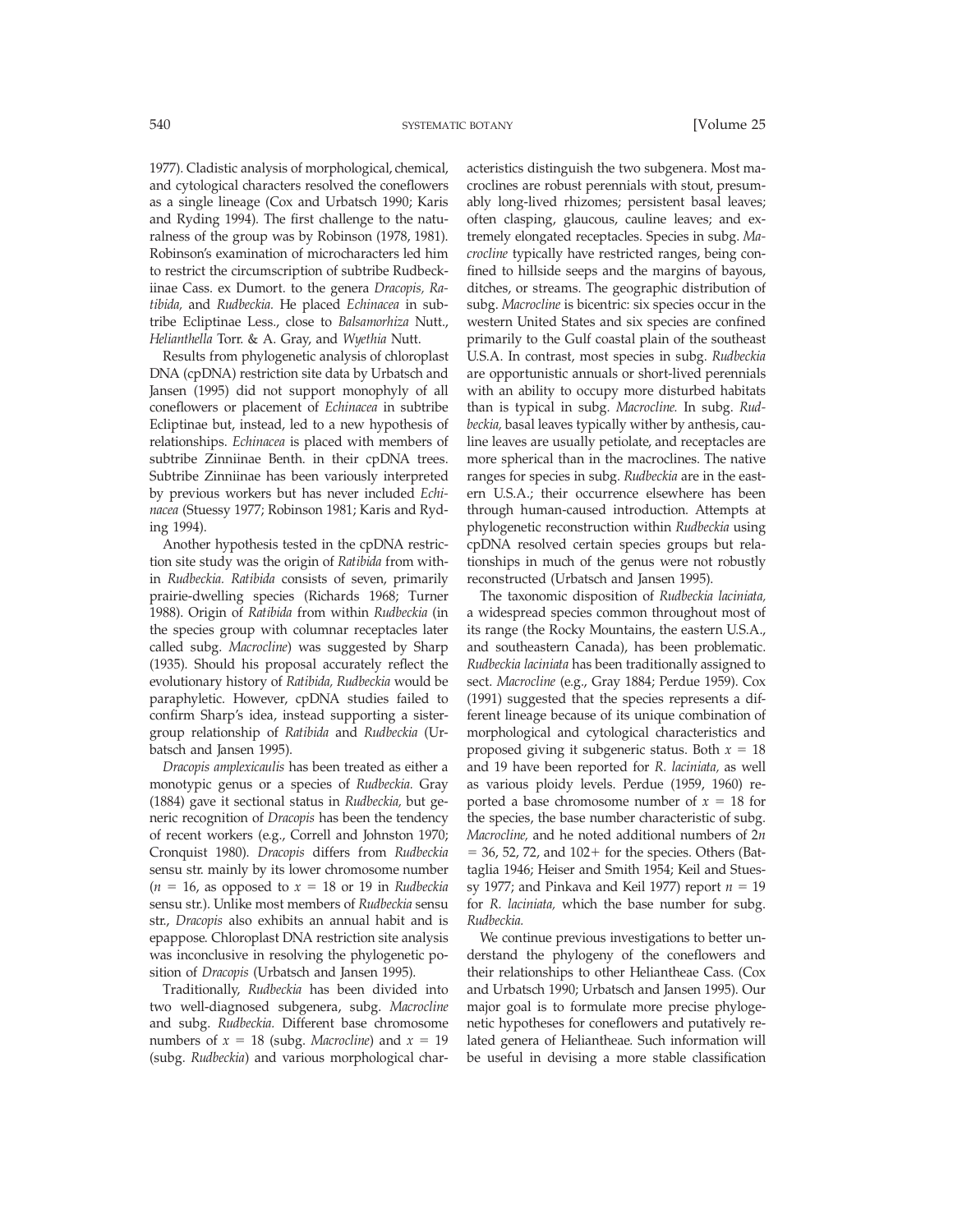system and will provide a basis for evaluating character evolution and for understanding biogeographic distributions. In the present study, sequence data from the internal transcribed spacers (ITS-1 and ITS-2) of 18S–26S rDNA and a portion of the 5.8S nuclear ribosomal gene were analyzed in a phylogenetic context. Investigations reviewed in Baldwin et al. (1995) and others, more recently published (e.g., Bogler and Simpson 1996; Downie and Katz-Downie 1996), amply demonstrate the usefulness of the ITS region for resolving relationships within and among closely related angiosperm genera. In addition, the cpDNA data from Urbatsch and Jansen (1995) for Rudbeckiinae and certain outgroup taxa are re-analyzed by comparing and combining them with the ITS dataset.

### MATERIALS AND METHODS

*Taxa.* Sixty-five ITS-region sequences spanning ITS-1, ITS-2, and approximately 90 bp of the intervening 5.8S region were analyzed from samples representing 60 species in 25 genera of tribe Heliantheae. Twenty-eight of the 30 species of subtribe Rudbeckiinae sensu Robinson (1981), representing all three genera (*Dracopis, Ratibida,* and *Rudbeckia*) were included. *Echinacea,* a genus historically allied with the three genera of Rudbeckiinae, is represented in this study by six of its nine species. Urbatsch and Jansen (1995) suggested a relationship between *Echinacea* and taxa typically associated with subtribe Zinniinae. In order to test this hypothesis further, seven genera frequently placed in Zinniinae were included in the present study. In addition, representatives of six additional subtribes of Heliantheae were investigated in order to evaluate better the interrelationships among Rudbeckiinae and other members of Heliantheae. *Trichocoryne* S. F. Blake is included in this study because phylogenetic analyses of ITS sequences for Heliantheae sensu lat. by Baldwin and Wessa (in prep.) indicated that the genus is nested within Heliantheae sensu str., close to *Rudbeckia* (other coneflowers and representatives of Zinniinae were not sampled). *Coreopsis* L. was included for rooting purposes based on phylogenetic results of Jansen et al. (1991), Kim et al. (1992), and Kim and Jansen (1995).

For each sample, total genomic DNAs were extracted from approximately one gram of field-collected leaf tissue (kept on ice and subsequently stored at -80°C) or (in a few cases) about 0.25 gram of herbarium-specimen leaves using the 2X CTAB

(hexadecyltrimethylammonium bromide) protocol of Doyle and Doyle (1987). Frozen tissue was ground with a mortar and pestle in liquid nitrogen and dry tissue was ground using a small amount of sterile sand. DNAs used earlier for restriction-site analysis (Urbatsch and Jansen 1995) were purified in cesiumchloride gradients as outlined by Sambrook et al. (1989). More recent isolates were subjected to PCR without such purification. Collection and voucher deposition data are given in Table 1.

*PCR and DNA Sequencing.* Various PCR and sequencing protocols were used as procedures and were gradually optimized. Initially, the asymmetric PCR protocol of Baldwin (1992) and Wojciechowski et al. (1993), employing the primers designed by White et al. (1990), were used to generate singlestrand DNA containing the ITS-1 and ITS-2 regions.

Double-strand DNA for direct sequencing was generated in 100 l PCR reactions using 1 unit of *Tfl* polymerase (Epicentre Technologies, Madison, WI), 1.5 mM  $MgCl<sub>2</sub>$ , 0.15 M of each dNTP, 0.3 M of each primer, and approximately 5 ng of DNA. The initial 10 thermal cycles consisted of 1 min of denaturation at  $95^{\circ}$ C, 1 min of annealing at  $55^{\circ}$ C, and 1 min of extension at  $72^{\circ}$ C with a 4 sec per cycle extension. Except for using an annealing temperature of  $50^{\circ}$ C, the next 20 cycles preceded as before followed by one extension phase of 7 mins.

Because primer ITS5 (White et al. 1990) failed for certain taxa, a replacement designated ''ITS-I'' was designed. It is located approximately  $30$  bp  $5'$  to the ITS5 primer and has the following  $5'$  to  $3'$  sequence: GTCCACTGAACCTTATCATTTAG. Primer ITS-I was used in equimolar amounts with primer ITS4 (White et al. 1990) to amplify ITS-1 and ITS-2 along with the 5.8S subunit.

The ITS region of certain samples (e.g., most herbarium material in subtribe Zinniinae) proved difficult to amplify in amounts sufficient for sequence analysis. To overcome this difficulty, two sets of nested primers were created to increase PCR product yield. Conserved sequences outside of the ITS region were designed from the published 18S–26S rDNA sequences for *Daucus carota* L. and *Vicia faba* L. (Yokota et al. 1989). The outer primer set was designated 18/350 and the inner set 20/262. Primer 18 is located in the small subunit of 18S–26S rDNA about 220 bp  $5'$  of ITS-1 and 350 is in the large subunit 350 bp  $3'$  to ITS-2. Primer 20 is about 200 bp  $5'$  of ITS-1 and 262 is about 250 bp  $3'$  ITS-2. Sequences for the primers are as follows  $(5'$  to  $3')$ : 18 (GTAAGCGCGAGTCATCAGCTCG), 350 (CA TCTTTCCCTCGCGGTACTTG), 20 (TCGCGTTG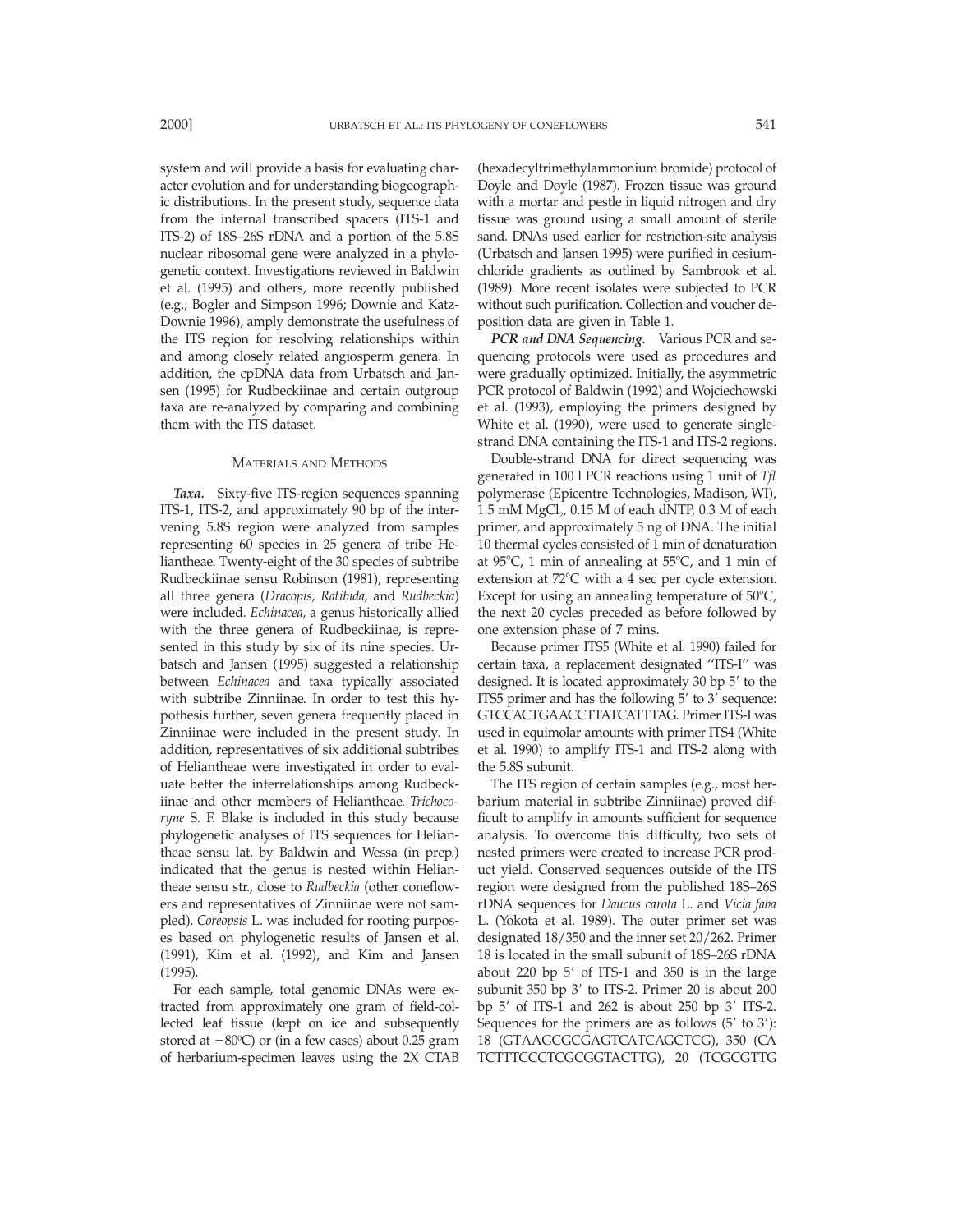TABLE 1. DNA sources for coneflowers and other genera of Heliantheae examined in the ITS sequence analyses. Herbarium material from which DNA was extracted is marked with an asterisk. Unmarked samples were extracted from freshly collected leaves.

| TAXA                                             | Source localities                     | Collectors and herbaria               | GenBank locus<br>Number ITS 1/2,<br>respectively |
|--------------------------------------------------|---------------------------------------|---------------------------------------|--------------------------------------------------|
| Acmella repens (Walter)<br>Rich.                 | Louisiana: East Baton<br>Rouge Parish | Urbatsch 7018, (LSU)                  | AOU73155/AOU74425                                |
| Ambrosia artemisiifolia L.                       | Louisiana: East Baton<br>Rouge Parish | Urbatsch 6998, (LSU)                  | AAU73794/AAU74437                                |
| Ambrosia trifida L.                              | Louisiana: East Baton<br>Rouge Parish | Urbatsch 6999, (LSU)                  | ATU73795/ATU74438                                |
| Berlandiera pumila<br>(Michx.) Nutt.             | Florida: Suwannee Co.                 | Urbatsch 6649, (LSU)                  | BPU73788/BPU74431                                |
| Borrichia frutescens (L.)<br>DC.                 | Louisiana: Cameron<br>Parish          | Wendt & Collins $6671$ , (LSU)        | BFU73789/BFU74432                                |
| Calyptocarpus vialis Less.                       | Louisiana: East Baton<br>Rouge Parish | Urbatsch 6996, (LSU)                  | CYU73157/CYU74427                                |
| Coreopsis tinctoria Nutt.                        | Louisiana: East Baton<br>Rouge Parish | Urbatsch 7040, (LSU)                  | CTU74393/CTU74442                                |
| Dracopis amplexicaulis<br>(Vahl) Cass.           | Louisiana: East Baton<br>Rouge Parish | Lievens 4436, (LSU)                   | DAU72805/DAU74401<br>DAU72806/DAU74402           |
| Echinacea atrorubens<br>(Norton) Cronquist       | Texas: Fayette Co.                    | Urbatsch 6492, (LSU)                  | EAU73149/EAU74419                                |
| E. pallida (Nutt.) Nutt.                         | Louisiana: Bienville Parish           | Urbatsch 7028, (LSU)                  | EPU73152/EPU74422                                |
| E. paradoxa (Norton)<br><b>Britton</b>           | Oklahoma: Johnson Co.                 | Urbatsch 6614, (LSU)                  | EPU73153/EPU74423                                |
| E. <i>purpurea</i> (L.) Moench                   | Louisiana: Caldwell<br>Parish         | Urbatsch 5879, (LSU)                  | EPU73148/EPU74418                                |
| E. simulata McGregor                             | Missouri: Howell Co.                  | Urbatsch 6599, (LSU)                  | ESU73150/ESU74420                                |
| E. tennesseensis (Beadle)<br>Small               | Tennessee: Nursery Stock              | Urbatsch 6442, (LSU)                  | ETU73151/ETU74421                                |
| Eclipta prostrata (L.) L.                        | Louisiana: East Baton<br>Rouge Parish | Urbatsch 6813, (LSU)                  | EPU74391/EPU74440                                |
| Engelmannia pinnatifida<br>Nutt.                 | Texas: Washington Co.                 | Urbatsch 6482, (LSU)                  | EPU73787/EPU74430                                |
| Helianthella quinquenervis<br>(Hook. f.) A. Gray | Wyoming: Lincoln Co.                  | <i>Hartman 27869, (RM)</i>            | HQU73793/HQU74436                                |
| Helianthus simulans E.<br>Wats.                  | Louisiana: East Baton<br>Rouge Parish | Urbatsch 7024, (LSU)                  | HSU73796/HSU74439                                |
| Heliopsis annua Hemsl.                           | Mexico: Puebla                        | Keil 15484, (TEX)                     | AF228512/AF228513                                |
| Lindheimera texana A.<br>Gray & Engelm.          | Texas: Burnet Co.                     | Lievens 4378, (LSU)                   | LTU73792/LTU74435                                |
| Philactis nelsonii<br>(Greenm.) S.F. Blake       | Mexico: Chiapas                       | <i>Breedlove 28267,</i> $(TEX)^*$     | PNU74396/PNU74452<br>PNU74445/PNU74453           |
| Ratibida columnaris (Sims)<br>D. Don             | Texas: Burnet Co.                     | Lievens 4391, (LSU)                   | RCU73145/RCU74415                                |
| R. latipalearis E. L.<br>Richards                | Mexico: Chihuahua                     | Tenorio and Romero 1730.<br>$(TEX)^*$ | RLU73146/RLU74416                                |
| R. mexicana (S. Watson)<br>W.M. Sharp            | Mexico: Durango                       | Panero 2257, (TEX)                    | RMU72816/RMU74412                                |
| R. peduncularis (Torr. &<br>A. Gray) Barnhart    | Louisiana: Cameron<br>Parish          | Urbatsch 6456, (LSU)                  | RPU72817/RPU74413                                |
| R. <i>pinnata</i> (Vent.)<br>Barnhart            | Iowa: Worth Co.                       | Urbatsch 6568, (LSU)                  | RPU72818/RPU74414                                |
| R. tagetes (James)<br>Barnhart                   | New Mexico: Doña Ana<br>Co.           | Worthington 14140 (TEX)*              | RTU73147/RTU74417                                |
| Rudbeckia alpicola Piper                         | Washington: Chelan Co.                | Urbatsch 6803, (LSU)                  | RAU59382/RAU71097                                |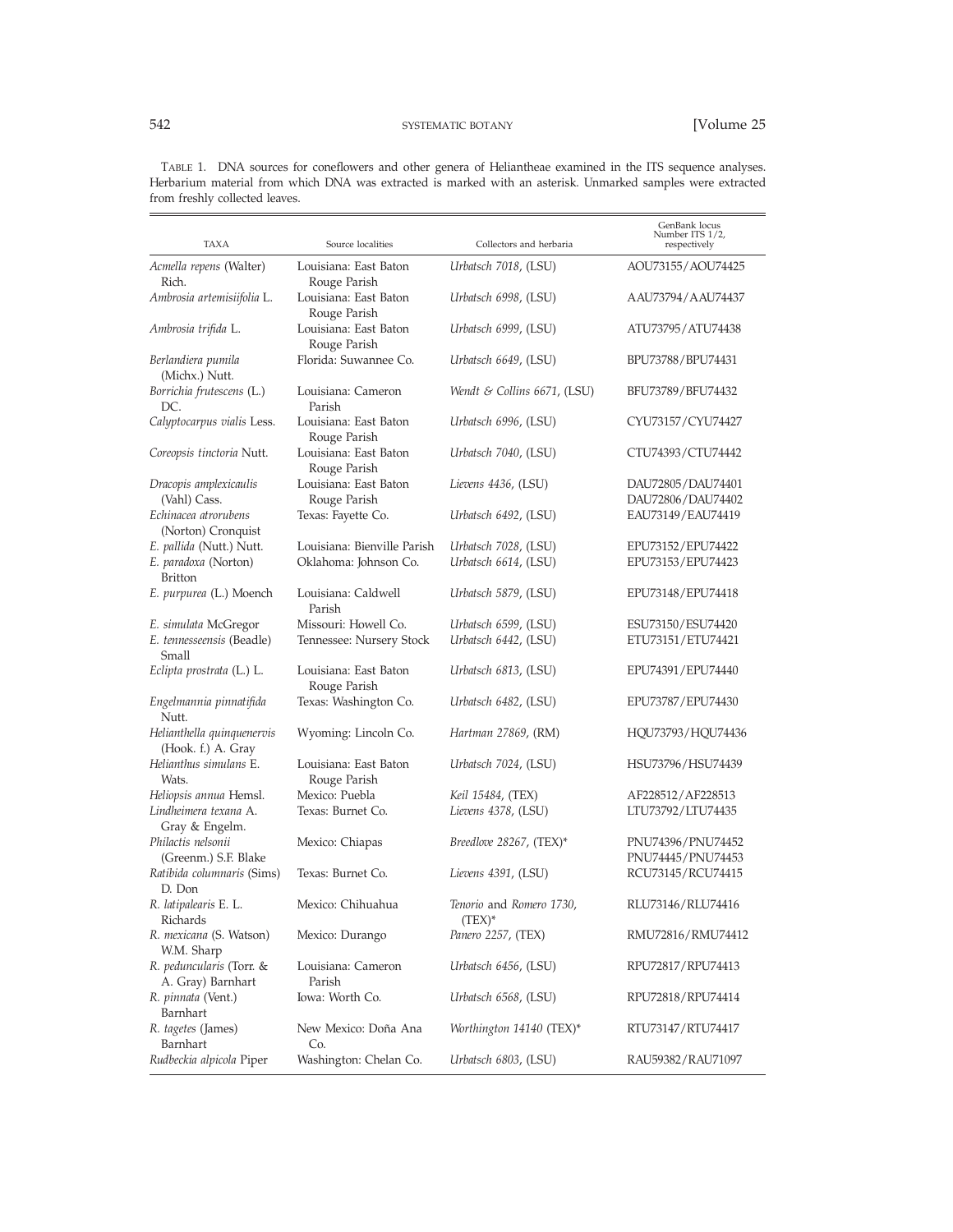| <b>TAXA</b>                                                     | Source localities                                 | Collectors and herbaria                      | GenBank locus<br>Number ITS 1/2,<br>respectively            |
|-----------------------------------------------------------------|---------------------------------------------------|----------------------------------------------|-------------------------------------------------------------|
| R. auriculata (Perdue)<br>Kral                                  | Alabama: Geneva Co.                               | Cox 4973 (LSU)                               | RAU59383/RAU71098                                           |
| R. californica A. Gray                                          | California: Apline Co.                            | Urbatsch 6797, (LSU)                         | RCU59384/RCU71099                                           |
| R. fulgida Aiton var.<br>fulgida                                | Tennessee: Knox Co.                               | Urbatsch 6780, (LSU)                         | RFU72807/RFU74403                                           |
| R. glaucescens Eastw.                                           | Oregon: Josephine Co.                             | Urbatsch 6720, (LSU)                         | RGU71100/RGU72793                                           |
| R. graminifolia (Torr. & A.<br>Gray) C. L. Boynton &<br>Beadle  | Florida: Franklin Co.                             | Urbatsch 6720, (LSU)                         | RGU72808/RGU74404                                           |
| R. grandiflora (Sweet) DC.                                      | Louisiana: Beauregard<br>Parish                   | Urbatsch 6525 (LSU)                          | RGU72809/RGU74405                                           |
| R. heliopsidis Torr. &<br>A. Gray                               | Alabama: Dekalb Co.                               | McInnis s. n., (LSU)                         | RHU72810/RHU74406                                           |
| R. hirta L.                                                     | Missouri: Texas Co.                               | Urbatsch 6589, (LSU)                         | RHU72811/RHU74407                                           |
| R. klamathensis P. B. Cox<br>& Urbatsch                         | California: Trinity Co.                           | Urbatsch 6801, (LSU)                         | RKU71101/RKU72794                                           |
| R. laciniata L. var. laciniata                                  | Louisiana: West Feliciana<br>Parish               | Cox 4922, (LSU)                              | RLU71102/RLU72795<br>RLU72405/RLU72796<br>RLU72406/RLU72797 |
| R. maxima Nutt.                                                 | Texas: San Jacinto Co.                            | Lievens 4435, (LSU)                          | RMU72407/RMU72798<br>RMU72408/RMU72799<br>RMU72409/RMU72800 |
| R. <i>missouriensis</i> Engelm.<br>ex C. L. Boynton &<br>Beadle | Mississippi: Phelps Co.                           | Urbatsch 6581, (LSU)                         | RMU72813/RMU74409                                           |
| R. mohrii A. Gray                                               | Florida: Taylor Co.                               | Urbatsch 6701, (LSU)                         | RMU72791/RMU72801                                           |
| R. mollis Elliott                                               | Florida: Suwannee Co.                             | Urbatsch 6650, (LSU)                         | RMU72812/RMU74408                                           |
| R. nitida Nutt.                                                 | Florida: Clay Co.                                 | Urbatsch 6659, (LSU)                         | RNU72792/RNU72802                                           |
| R. occidentalis Nutt.                                           | California: Humboldt Co.                          | Urbatsch 6799, (LSU)                         | ROU59285/ROU74388                                           |
| R. scabrifolia L. E. Br.                                        | Louisiana: Vernon Parish                          | Urbatsch 5974, (LSU)                         | RSU72803/RSU74389                                           |
| R. subtomentosa Pursh                                           | Arkansas: Ashley Co.                              | Thomas 97828, (LSU)                          | RSU72815/RSU74411                                           |
| R. texana (Perdue) P. B.<br>Cox & Urbatsch                      | Texas: Montgomery Co.                             | Urbatsch 6495, (LSU)                         | RTU72804/RTU74390                                           |
| R. triloba L.                                                   | Virginia: Montgomery Co.                          | Urbatsch 6792, (LSU)                         | RTU72814/RTU74410                                           |
| Salmea oligocephala Hemsl.                                      | Mexico: Michoacan                                 | Escobedo 1861 (TEX)*                         | SOU73156/SOU74426                                           |
| Sanvitalia fruticosa Hemsl.                                     | Mexico: Puebla                                    | Mechano 1446 (TEX)*                          | SFU74394/SFU74443                                           |
|                                                                 |                                                   |                                              | SFU74395/SFU74444                                           |
| Silphium laciniatum L.                                          | Louisiana: Acadia Parish<br>Iowa: Mitchell Co.    | Urbatsch 6449, (LSU)                         | SLU73790/SLU74433<br>SPU73791/SPU74434                      |
| S. perfoliatum L.<br>Sphagneticola trilobata (L.)               | Louisiana: East Baton                             | Urbatsch 6547, (LSU)<br>Urbatsch 6995, (LSU) | STU74392/STU74441                                           |
| Pruski                                                          | Rouge Parish                                      |                                              |                                                             |
| Trichocoryne connata S. F.<br>Blake                             | Mexico: Durango                                   | Baldwin 972                                  | (Baldwin and Wessa, in<br>prep.)                            |
| Verbesina occidentalis (L.)<br>Walt.                            | Tennessee: Roane Co.                              | Urbatsch 6788, (LSU)                         | VOU73158/VOU74428                                           |
| Wyethia amplexicaulis<br>(Nutt.) Nutt.                          | Wyoming: Lincoln Co.                              | <i>Hartman 27988</i> , (RM)                  | WAU73159/WAU74429                                           |
| Zinnia angustifolia Kunth                                       | Louisiana: East Baton<br>Rouge Parish, cultivated | Urbatsch 7036 (LSU)                          | ZAU74398/ZAU74447                                           |
| Z. elegans Jacq.                                                | Louisiana: East Baton<br>Rouge Parish, cultivated | Urbatsch 7105 (LSU)                          | ZEU74399/ZEU74448<br>ZFU74454/ZFU74455                      |
| Z. flavicoma (DC.)<br>Olorode & A. M.<br>Torres                 | Mexico: Oaxaca                                    | Hartman & Funk 4192, (TEX)*                  | ZFU74400/ZFU74449                                           |
| Z. grandflora Nutt.                                             | Texas: Jeff Davis Co.                             | Butterwick & Poole B393, (TEX)*              | ZGU74397/ZGU74446                                           |

# TABLE 1. Continued.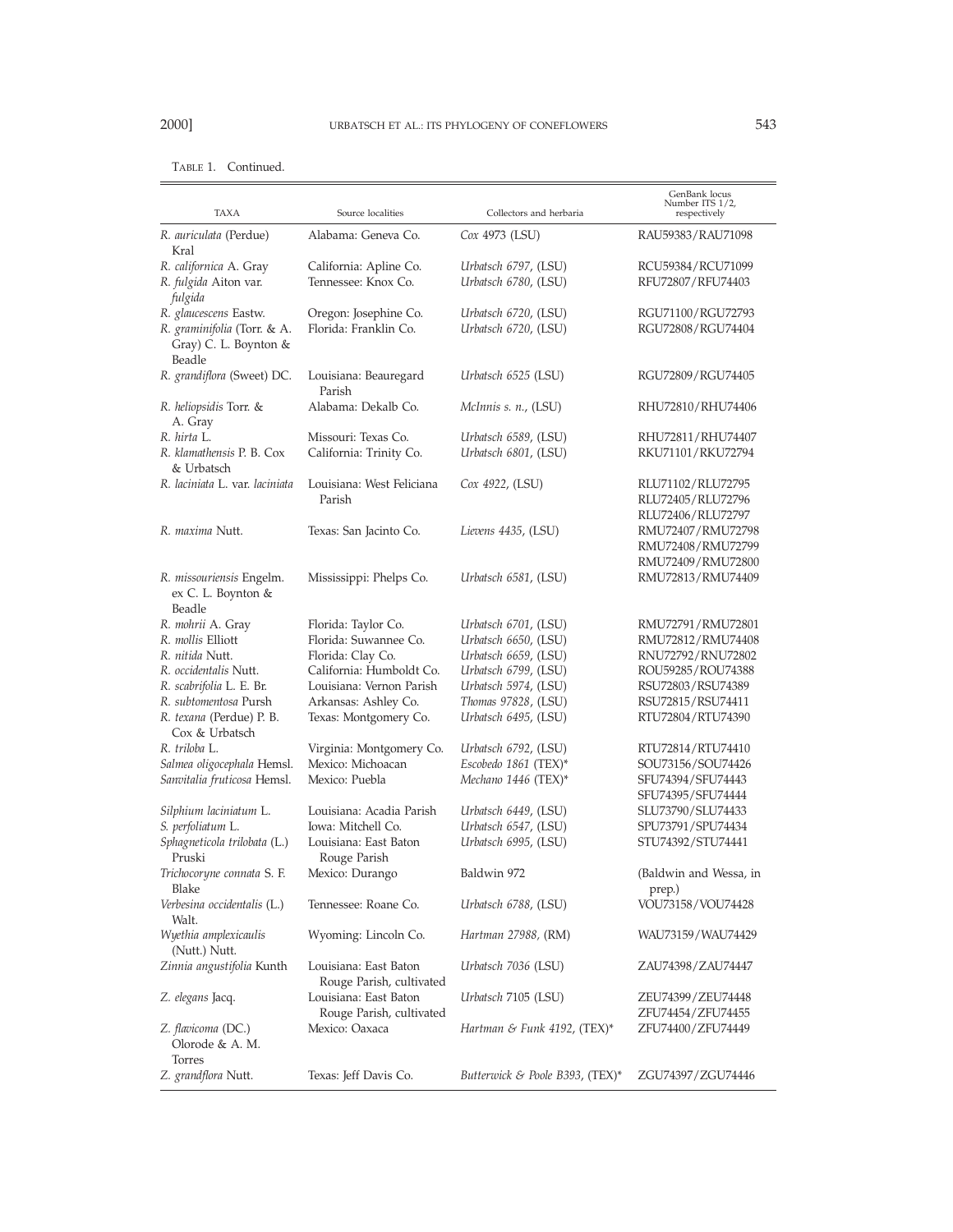ACTACGTCCCTGCC), and 262 (ATTCCCAAAC AACCCGACTCG). Primers were obtained either from Oligos etc., Inc., Wilsonville, Oregon, or the GeneLab, School of Veterinary Medicine, Louisiana State University. Sequential PCRs were conducted first using the outer pair of primers with diluted genomic DNA as template. The resulting PCR product was typically diluted 100-fold for use as template with the inner primer pair. For the sequencing reactions the primers of White et al. (1990) were used, with ITS-I often substituting for ITS5.

Multiple methods were used to purify PCR products for sequence analysis. Differential filtration in Millipore Ultrafree-MC tubes (Millipore UDC3THK00) was used for single-strand DNA. Removal of excess primer and dNTP from the amplified double-strand DNA was accomplished by various methods, e.g., Prep-A-Gene, a silica-based purification matrix (Bio-Rad Laboratories), the enzymes Exonuclease I and Shrimp Alkaline Phosphotase (various suppliers), or QIAquick Spin PCR Purification columns. The last method proved to be the easiest to use and provided the most efficient recovery of purified products.

Single-strand, purified DNAs were sequenced by the dideoxy chain termination technique using *Taq* DNA Polymerase (TAQuence, U. S. Biochemical Co. Cleveland, Ohio) as outlined by Baldwin (1992). Double-strand DNA sequencing involved use of either Sequenase (U. S. Biochemical) with <sup>35</sup>S-dATP as internal label or cycle sequencing with SequiTherm (Epicentre Technologies, Madison, WI) employing 33P-dATP end-labeled primers. Sequences were resolved on acrylamide gels as described by Baldwin (1992) and Wojciechowski et al. (1993) or on 6% Long Ranger (FMC BioProducts, Rockland, Maine) gels and were visualized by autoradiography. The *Trichocoryne* sequence was supplied by Baldwin and Wessa (in prep.).

For taxa that displayed polymorphic sequences, PCR products were cloned using the TA Cloning System (Invitrogen Version 1.3). Plasmids were purified with the QIAprep Spin Plasmid Miniprep Kit (Qiagen Inc.) or the lysis-by-boiling method (Sambrook et al. 1989). Usually, two or three clones were sequenced for each polymorphic taxon.

*Sequence Analysis.* Boundaries of the spacers were determined by comparing the sequences to those published for *Daucus carota* L. and *Vicia faba* L. (Yokota et al. 1989) and subtribe Madiinae Benth. of Asteraceae (Baldwin 1992). Cloned PCR sequences were entered into the data matrix as individual OTUs.

Sequence alignments were performed using the CLUSTAL V algorithm (Higgins et al. 1992). Manual adjustments were made when judged necessary. Usually bases of questionable alignment were positioned to minimize their impact on phylogenetic analyses. Also, bases of uncertain alignment where recoded as question marks (unknown or missing data) when their placement in different positions affected tree topologies. Recoding of such bases allowed inclusion of other, unambiguously aligned data from the sequence region in question in the phylogenetic analyses (see Bruns et al. 1992).

The  $G+C$  content was determined for each species with the aid of MEGA (Kumar et al. 1992) and MacClade version 3.01 (Maddison and Maddison 1992). MacClade was also used to generate transversion/transition (tv/ti) substitution ratios. Pairwise sequence divergence comparisons were obtained using the distance matrix option in PAUP.

The ITS-1 and ITS-2 sequences have been deposited in GenBank under the locus numbers given in Table 1. The complete data matrix and the trees from this study are deposited in TreeBASE (http:// phylogeny.harvard.edu/treebase; SN367–1066).

*Phylogenetic Analyses.* Phylogenetic analyses of the entire ITS data set of 65 sequences were conducted to test monophyly of subtribe Rudbeckiinae and to examine relationships of the group within Heliantheae. A reduced data matrix consisting of Rudbeckiinae sensu str. and select outgroups was also analyzed to seek maximum resolution of relationships within Rudbeckiinae. Each of seven taxa (*Borrichia frutescens, Coreopsis tinctoria, Echinacea pallida, Eclipta prostrata, Helianthella quinquenervis, Helianthus simulans,* and *Wyethia amplexicaulis*) was used individually as the sole outgroup in separate analyses focused on determining relationships within Rudbeckiinae. These same seven taxa were also used collectively in heuristic searches.

Unweighted parsimony analyses were performed using PAUP 3.1.1 (Swofford 1993) or the beta test version, PAUP\* 4.0b1 (Swofford 1998). Heuristic parameters for all searches included using at least 100 or as many as 1000 random sequence additions with TBR branch swapping, MULPARS on, and STEEPEST DESCENT off. Parsimony analyses were performed initially with all potentially informative characters and subsequently by excluding regions of sequence that presented alignment difficulties. A total of 141 potentially informative characters in the entire data matrix presented alignment problems for analysis. Internal branch support was evaluated by bootstrap analysis (Felsenstein 1985) with 100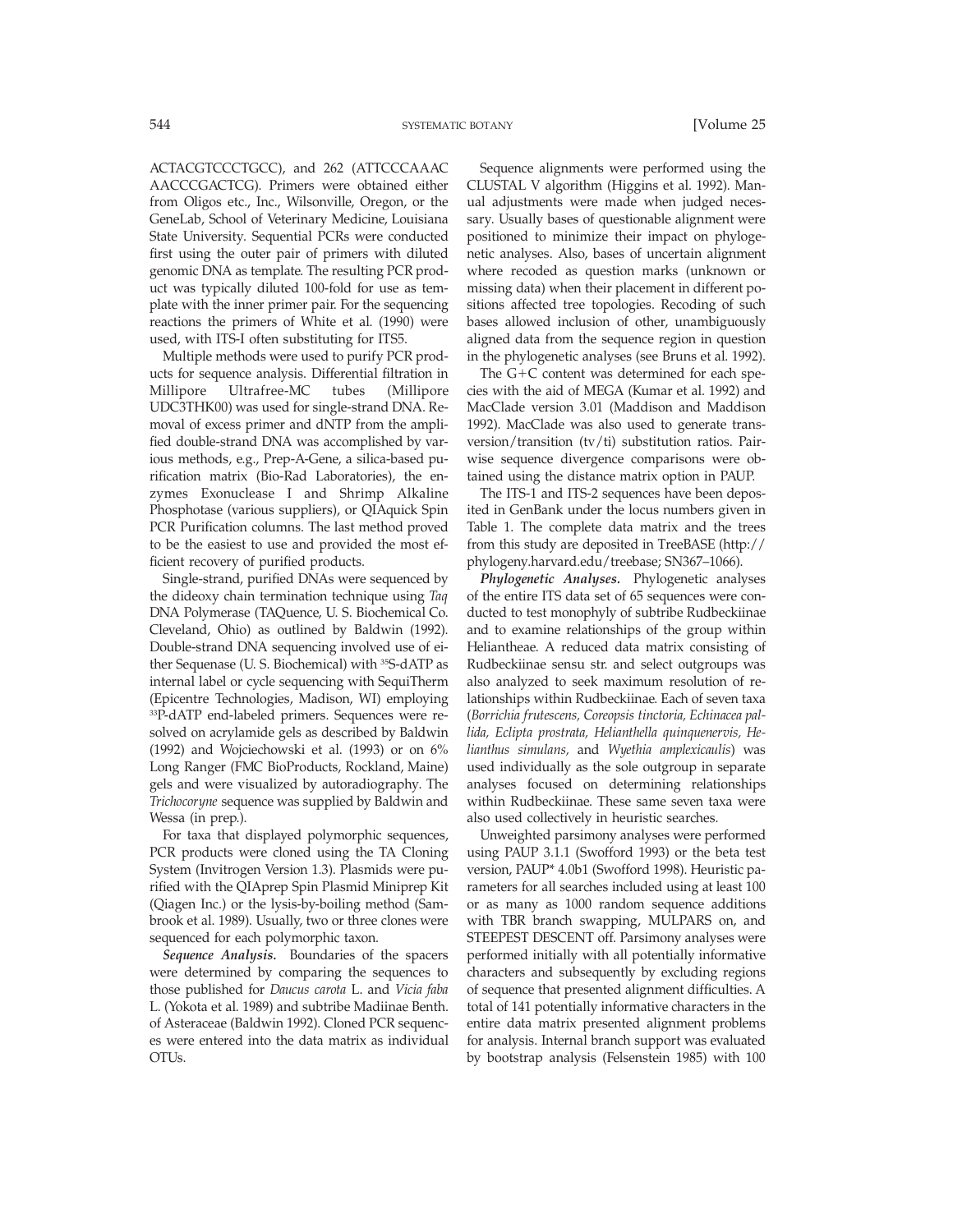replicate heuristic analyses using 10 RANDOM addition sequence replicates, MULPARS on, STEEP-EST DESCENT off, and TBR branch swapping on. Bootstrap analyses were conducted using all informative characters and, for the large data matrix, with exclusion of the problematic sites.

A separate data matrix was constructed to take advantage of potential phylogenetic information in inferred insertion/deletion (indel) mutations. Inferred indels were recoded as additional binary characters for all sequences. Indels in the same aligned position and of the same length were scored as homologous.

Parsimony analyses were performed to explore the influence of differential weighting of transversion and transition mutations on tree topology in the higher-level analyses. Heuristic search parameters included 100 random taxon-addition sequences with TBR and MULPARS in effect. Gaps were treated as missing data. Weighted parsimony analyses were conducted with transversions weighted 1.2 or 1.5 fold higher than transitions following recommendations of Albert and Mishler (1992).

The ITS trees were compared to those based on cpDNA by (Urbatsch and Jansen 1995). In addition, heuristic and bootstrap analyses were performed as previously described on a combined ITS/cpDNA data set. Both types of data were available for 43 taxa in Heliantheae including 28 taxa of Rudbeckiinae sensu str. The data set contained a total of 1266 characters and *Coreopsis* served as outgroup. The resulting phylogenetic reconstructions were compared with trees generated from the separate data sets. Parsimony and bootstrap analyses were also performed on the cpDNA matrix for the 28 taxa of Rudbeckiinae for which ITS sequences are available. *Echinacea pallida, Heliopsis* Pers., and *Helianthella* were chosen as outgroup taxa for subtribe Rudbeckiinae based on the ITS results, and each was used for that purpose in the searches of the cpDNA data set.

#### RESULTS

*Sequence Characteristics and Variation.* Length of the ITS-1 varies from 244 bp in *Lindheimera texana* to 263 bp in *Ambrosia artemisiifolia.* Within Rudbeckiinae, the length of ITS-1 is more uniform, ranging from 246 bp in *Rudbeckia mohrii* to 256 bp in three taxa. ITS-2 varies in length from 209 bp in *R. subtomentosa* to 226 bp in *Silphium laciniatum.* The 218-bp ITS-2 sequences observed in *R. californica* and *R. graminifolia* are the longest for Rudbeckiinae.

On average, ITS-1 is about 33 bp longer than ITS-2 in the study taxa. The ranges and means for percentage  $G + C$  are very similar for ITS-1 and ITS-2, but somewhat higher for the 5.8S segment investigated.  $G + C$  content (excluding indels) ranges in ITS-1 from 41.7% in *Berlandiera pumila* to 56.9% in Verbesina occidentalis.  $G + C$  content (excluding indels) for ITS-2 ranges from 41.4% in *R. mollis* to 56.6% in *Zinnia flavicoma.* In the 5.8S segment sequenced, G 1 C content ranges from 52.8% in *Berlandiera pumila* to 60.0% in *Philactis nelsonii.*

Of the gaps inserted to align the sequences, approximately 67.8% involve one base-pair and 20.9% involve two base-pairs. The longest gap necessary to align a sequence (in *Lindheimera* A. Gray & Engelm.) is 12 bp long. The next longest gap, 10 bp, occurs in a single taxon, *Rudbeckia subtomentosa.* Gaps in ITS-1 outnumber gaps in ITS-2 by nearly one third.

Approximately 55% of the characters are potentially informative; 338 of 631 nucleotide positions exhibit at least two states that are each found in at least two taxa. The number of invariant sites in the entire data set is 195; 98 are variable but uninformative. ITS-1 supplies a greater number (171 vs. 147) and higher percentage (32% vs. 27%) of informative sites than does ITS-2. Relative to ITS-1 and ITS-2, the 5.8S subunit contains a much lower proportion of informative sites. In the 5.8S 71% of the sites are invariant compared to 24% in ITS-1 and ITS-2 combined.

In the combined ITS-1, ITS-2, and 5.8S data set, pairwise sequence divergence between species ranges from 0.18% (between *Echinacea paradoxa* and *E. tennesseensis*) to 29.6% (between *Rudbeckia mollis* and *Sphagneticola trilobata*). *Echinacea paradoxa* differs from *E. tennesseensis* by one substitution and six indel events. Mean pairwise distance between species in Rudbeckiinae sensu str. and species in *Zinnia* L. or *Echinacea* exceeds 18.1% in both sets of comparisons. Mean distances between members of Rudbeckiinae and the other taxa of Heliantheae examined are greater than 13.8%. Average mean distance for all sequence pairs in Rudbeckiinae is 11.5%. Interspecific distances in *Rudbeckia* range from 0.7% (*R. glaucescens* and *R. klamathensis*) to 17.8% (*R. mollis* and *R. klamathensis*). The range in distance values is considerably less within *Ratibida* (1.0 to 4.5%) or within *Echinacea* (0.18 to 3.2%) than within *Rudbeckia.* For the ITS-1 alone, interspecific pairwise distances range from 4.0% between *E. pallida* and *E. tennesseensis* to 38.3% between *R. mollis* and *Sphagneticola* O. Hoffmann. Several species pairs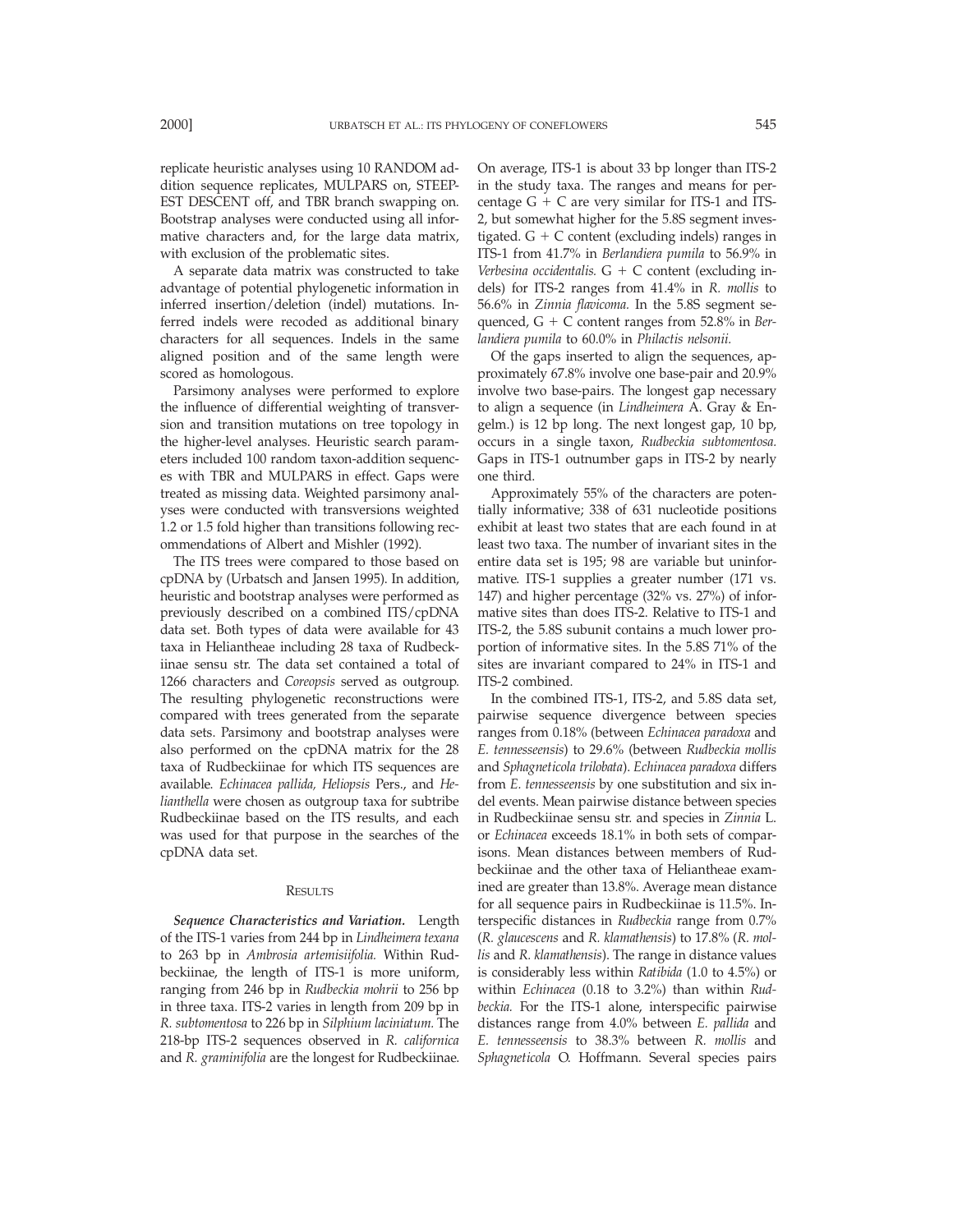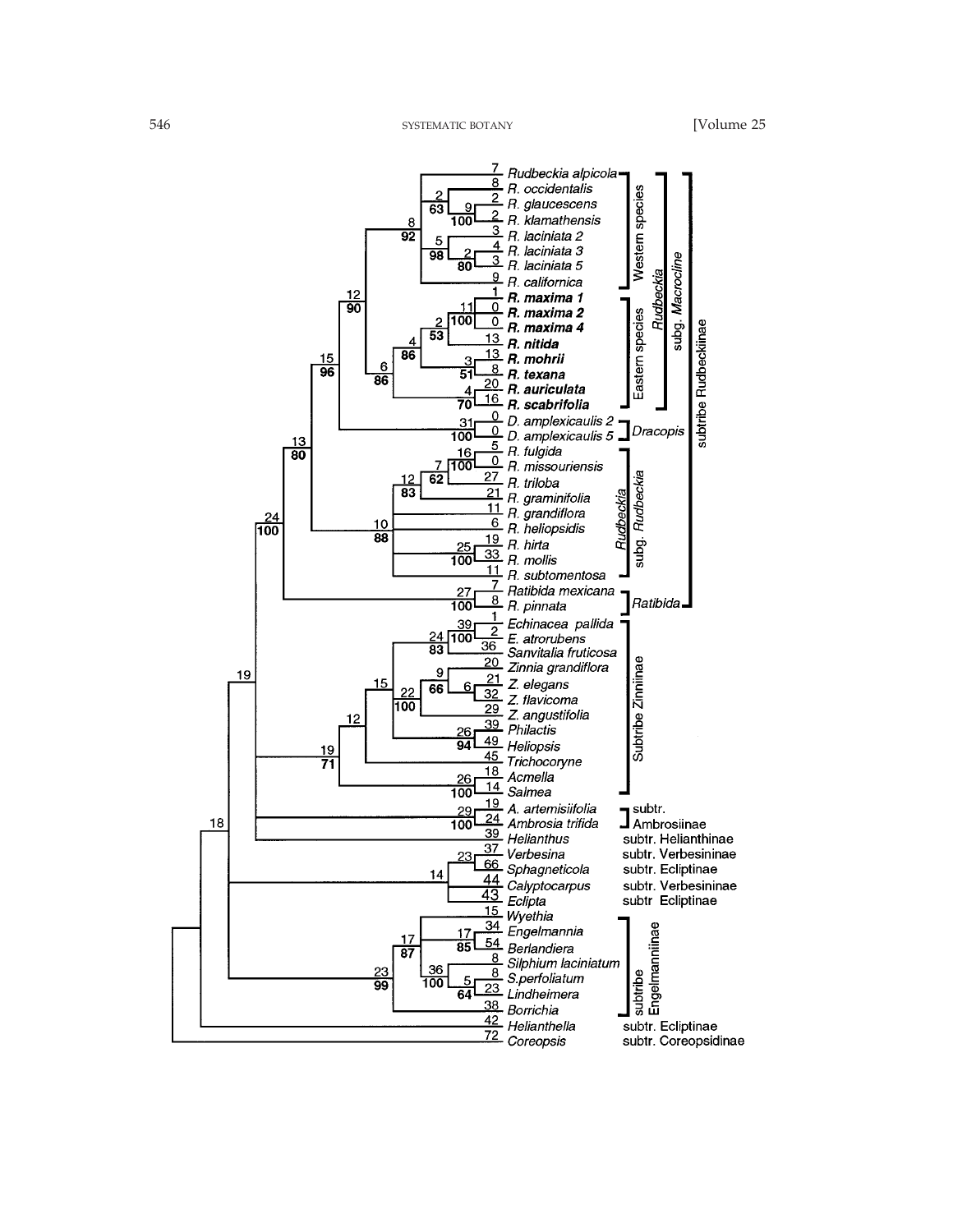For certain species, two or three clones of PCR products per sample were chosen at random and sequenced because of polymorphisms evident in the original, direct sequence. The two clones of *Dracopis* sequenced differ by a single indel event in ITS-1. In *Rudbeckia maxima* clones 1 and 2 and clones 1 and 4 differ from each other by two indel events and a transition. Greater variation was observed among the three clones of *R. laciniata*: clone 2 differs from clone 3 by 4 indels, 8 transitions, and 4 transversions; clones 2 and 5 differ by 8 indels, 2 transitions, and 4 transversions. Clones 3 and 5 showed differences at 12 positions, of which 5 are attributable to indel events, 5 to transitions, and 2 to transversions.

*Phylogenetic Results.* ANALYSES OF THE COM-PLETE ITS DATA SET. Parsimony analyses performed on the complete ITS data set for all taxa generated trees in numbers exceeding tree storage capacity. This result is mainly due to the small amount of sequence divergence between congeneric species in *Echinacea* and *Ratibida* and between the intraspecific clones. For this reason all analyses except those for Rudbeckiinae sensu str. excluded all but two exemplar taxa for *Echinacea* and for *Ratibida.* The use of different species pairs for each genus had minimal impact on the resulting tree topologies.

In the first analysis, the data set consisted of equally weighted ITS-1 and ITS-2 sequences along with a portion of the 5.8S region for 57 taxa. Four species each *Echinacea* and *Ratibida* were excluded. Parsimony analysis resulted in 396 minimal length trees of 1842 steps, a consistency index (CI) of 0.396 (uninformative characters excluded), a retention index (RI) of 0.635, and a  $g_1$  statistic of  $-0.392$  for 10,000 random trees generated in PAUP. The CI is somewhat higher than the value of 0.336 for 57 taxa calculated based on data of Sanderson and Donoghue (1989).

The strict consensus tree from the first analysis

shows a high degree of resolution (Fig. 1). Among the major clades receiving moderate to high bootstrap and character support are Engelmanniinae Stuessy, Rudbeckiinae, and Zinniinae. Other deep clades outside of the three subtribes received less than 50% bootstrap support. No sister relationship between Rudbeckiinae and the outgroup taxa is supported.

Because of uncertainties in aligning particular regions of sequence, parsimony analyses were performed on the same set of taxa after removal of problematic basepairs. A total of 147 (79 potentially informative) positions were excluded, 106 bp from ITS-1 and 41 bp from ITS-2. Resolution improved somewhat from the previous heuristic search (trees not shown). The major clades resolved in the previous analysis (i.e., Engelmanniinae, Rudbeckiinae, and Zinniinae) were supported as was the sister group relationship between the *Acmella* Lam./*Salmea* DC. and the *Trichocoryne*/Zinniinae clades. Additional resolution not obtained from the analysis of all ITS characters included (1) *Helianthella, Helianthus,* and *Ambrosia* as a grade basal to Rudbeckiinae and (2) *Sphagneticola*/*Verbesina* L. as a clade sister to Engelmanniinae and the other taxa except for a basal grade of *Calyptocarpus* Less., *Eclipta* L., and *Coreopsis.* The topology of Rudbeckiinae was essentially the same as in the trees from analysis of all ITS characters. In the bootstrap majority-rule consensus tree, Rudbeckiinae and Engelmanniinae received over 92% support. Zinniinae minus *Acmella*/ *Salmea, Heliopsis*/*Philactis* Shrad., and *Trichocoryne* received nearly 60% bootstrap support.

Among the ITS sequences of the 65 taxa, 234 indel characters were detected and scored for presence/absence. Parsimony analysis of the indel data set alone for all taxa was terminated due to limited tree storage capacity after 29,000 maximally parsimonious trees (431 steps,  $CI = 0.504$ ,  $RI = 0.598$ ) were saved. In the strict consensus tree (not shown), Rudbeckiinae is resolved as monophyletic and *Ratibida* forms a well-supported lineage. Beyond this, minimal resolution was achieved in Rudbeckiinae. Additional monophyletic groups delineated include Zinniinae, with an internal topology

FIG. 1. The strict consensus of 48 minimum length trees from parsimony analysis of the ITS-1, ITS-2, and a portion of the 5.8S sequences with equal weighting of all transformations. Each tree has a length of 1732 steps, a consistency index (CI) of 0.438 and a retention index (RI) of 0.561. Branch lengths are given above the branches and bootstrap support values 50% are given in bold print below. Sequences of unique PCR clones are designated with single digit numbers following the specific name.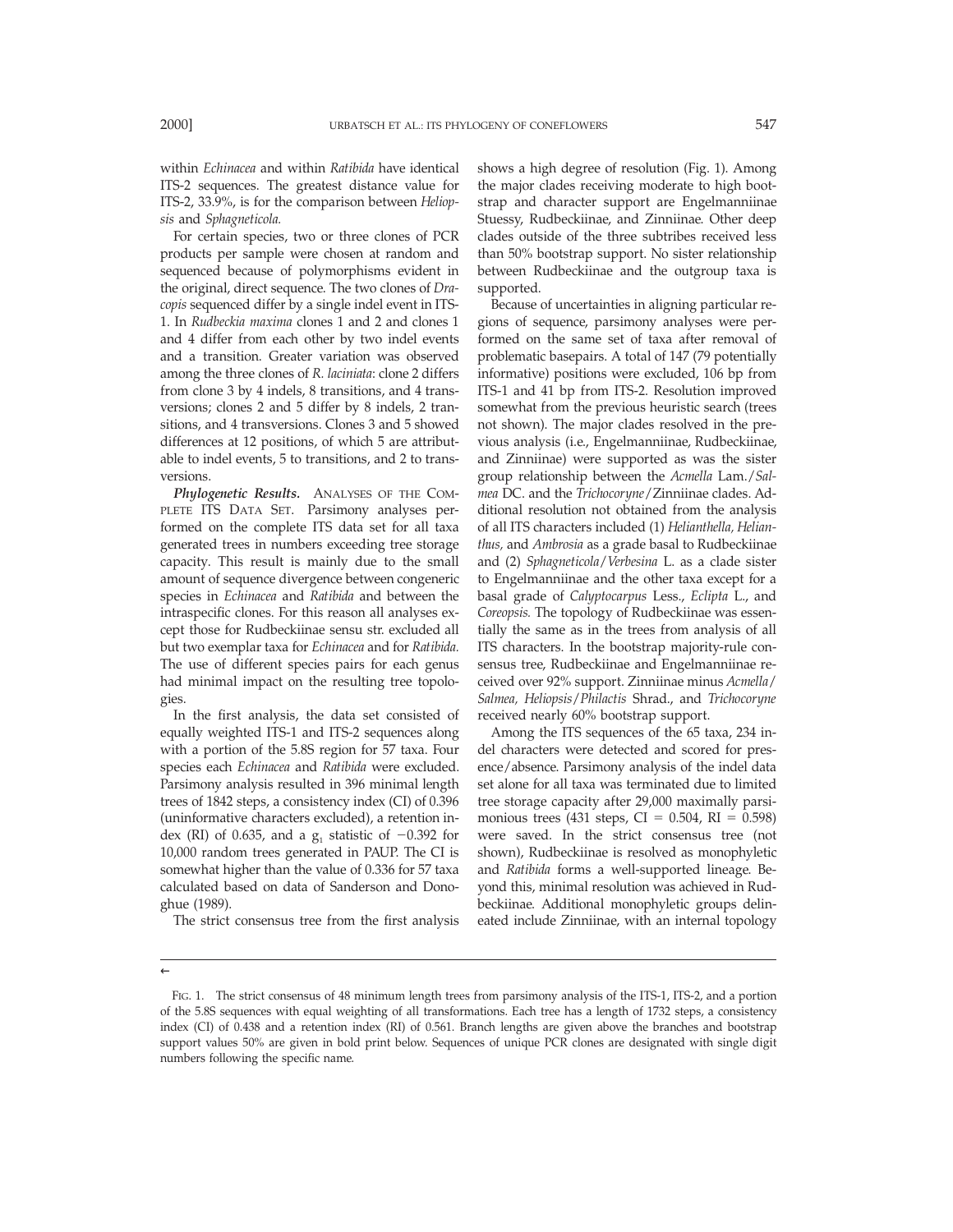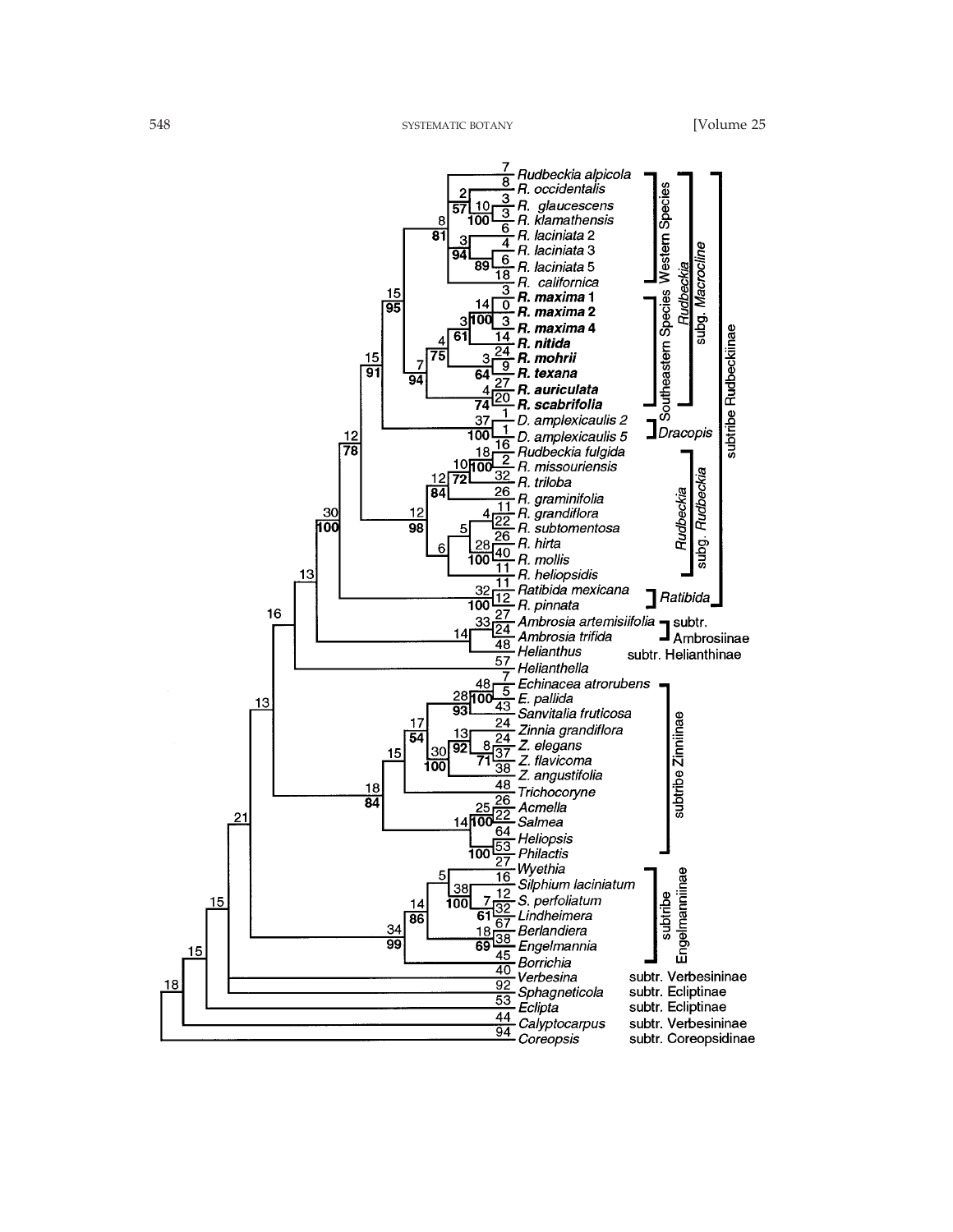much like that seen in Fig. 1 except that *Heliopsis* and *Philactis* were excluded. The clade of taxa usually associated with Engelmanniinae is also resolved but it is minus *Borrichia* Adans., *Engelmannia* Torr. & A. Gray ex Nutt., and *Lindheimera.*

Parsimony analysis of the combined ITS sequence and indel data sets resulted in six maximally parsimonious trees of 2299 steps (CI =  $0.442$ , RI = 0.619) (Fig. 2). Engelmanniinae, Rudbeckiinae, and Zinniinae clades each received high bootstrap support. The Rudbeckiinae lineage is fully resolved in the strict consensus tree (Fig. 2) except for the western *Macrocline* clade and the lineage of *Rudbeckia maxima* clones. Within the western macroclines, four lineages are supported but their relationships to one another are unresolved. Membership of the Engelmanniinae and Zinniinae clades is as in trees from analysis of ITS sequences without indels recoded (Fig. 1).

Weighted parsimony analysis of ITS sequence data was performed using two different weightings of transversions to transitions, 1.2:1.0 and 1.5:1.0, and resulted in 12 and 40 maximally parsimonious trees, respectively. Tree topologies from both sets of data are identical for the Rudbeckiinae and Zinniinae clades (Fig. 3). In the 1.2:1 analysis, *Helianthus* is sister to Rudbeckiinae, while in the 1.5:1 weighting, *Helianthus* is sister to *Ambrosia,* and the *Ambrosia*/*Helianthus* clade is sister to Rudbeckiinae. For Engelmanniinae, *Wyethia* is basal to *Berlandiera* DC./*Engelmannia* and *Lindheimera*/*Silphium* L. in the 1.2:1 reconstruction. In the 1.5:1 strict consensus tree *Wyethia* and the other two clades form a polytomy. *Calyptocarpus, Eclipta, Sphagneticola,* and *Verbesina* constitute a lineage in the 1.2:1 topology that is unresolved in the 1.5:1 analysis. Both sets of bootstrap analyses produced values 94% for Engelmanniinae and Rudbeckiinae. Support for Zinniinae ranges from 65% to 76% in the two different weighted analyses. Bootstrap majority-rule consensus tree topologies are identical for the 1.2:1 weighted analysis, the unweighted ITS data set, and the  $ITS + indel$  data set.

Comparison of the unweighted and weighted strict consensus trees reveals some differences in topology. Within subtribe Rudbeckiinae, *R. hirta*/ *R. mollis, R. grandiflora,* and *R. heliopsidis* constitute

three branches of a five branch polytomy when equal weights were used (Fig. 1) and a single clade when different weights for transitions and transversions were applied (Fig. 3). In the ITS  $+$  indels, subg. *Rudbeckia* is completely resolved (Fig. 2). There is mimimal agreement on the sister group relationship for Rudbeckiinae among results of the various analyses. In the unweighted strict consensus tree for the ITS data set without recoded indels, *Ambrosia, Helianthus,* and Zinniinae are each equally parsimonious sister group candidates. When 1.2:1 weighting is applied to the ITS data set *Helianthus* and Rudbeckiinae are sister. When 1.5:1 weighting is used or when the combined ITS and indel data set is analysed the *Ambrosia*/*Helianthus* clade is sister to Rudbeckiinae. The composition of Engelmanniinae and Zinniinae is identical in all analyses and the topology of each group differs only in a few details.

Phylogenetic analyses for the combined ITS and cpDNA data matrix resulted in 15 equally parsimonious trees of 1840 steps (CI =  $0.6158$ , RI = 0.7629). The strict consensus of these trees (Fig. 4) is similar in many respects to trees obtained from the ITS data alone. The three major lineages, Engelmanniinae, Rudbeckiinae, and Zinniinae, have bootstrap support values of 100%, 100%, and 56%, respectively. *Helianthella* was placed sister to Rudbeckiinae and *Eclipta* is sister to all ingroup taxa in the strict consensus tree. The *Helianthella*/Rudbeckiinae relationship received less than 50% bootstrap support. Within Rudbeckiinae *Ratibida* is sister to a clade with a basal dichotomy between *Dracopis*/ *Rudbeckia* subg. *Macrocline* and *Rudbeckia* subg. *Rudbeckia.* Bootstrap support for *Rudbeckia* (including *Dracopis*) is 56%. *Dracopis* is basal to *R.* subg. *Macrocline* and the southeastern and western clades receive moderately strong bootstrap support. *Rudbeckia maxima* and *R. texana* are sisters, as are *R. mohrii* and *R. nitida,* which reflect the cpDNA data rather than the ITS pattern of relationship (Fig. 4).

Trees resulting from separate analyses of the ITS and cpDNA data sets (Urbatsch and Jansen 1995) for 43 taxa show considerable agreement. The Engelmanniinae, Rudbeckiinae, and Zinniinae are resolved and strongly supported in trees of both data-sets. *Heliopsis* is placed sister to *Echinacea* in

FIG. 2. The strict consensus of 30 minimal length trees from parsimony analysis of the combined ITS-region sequence (including 5.8S data) and indel data sets. Branch lengths and bootstrap values are given above and below the branches, respectively.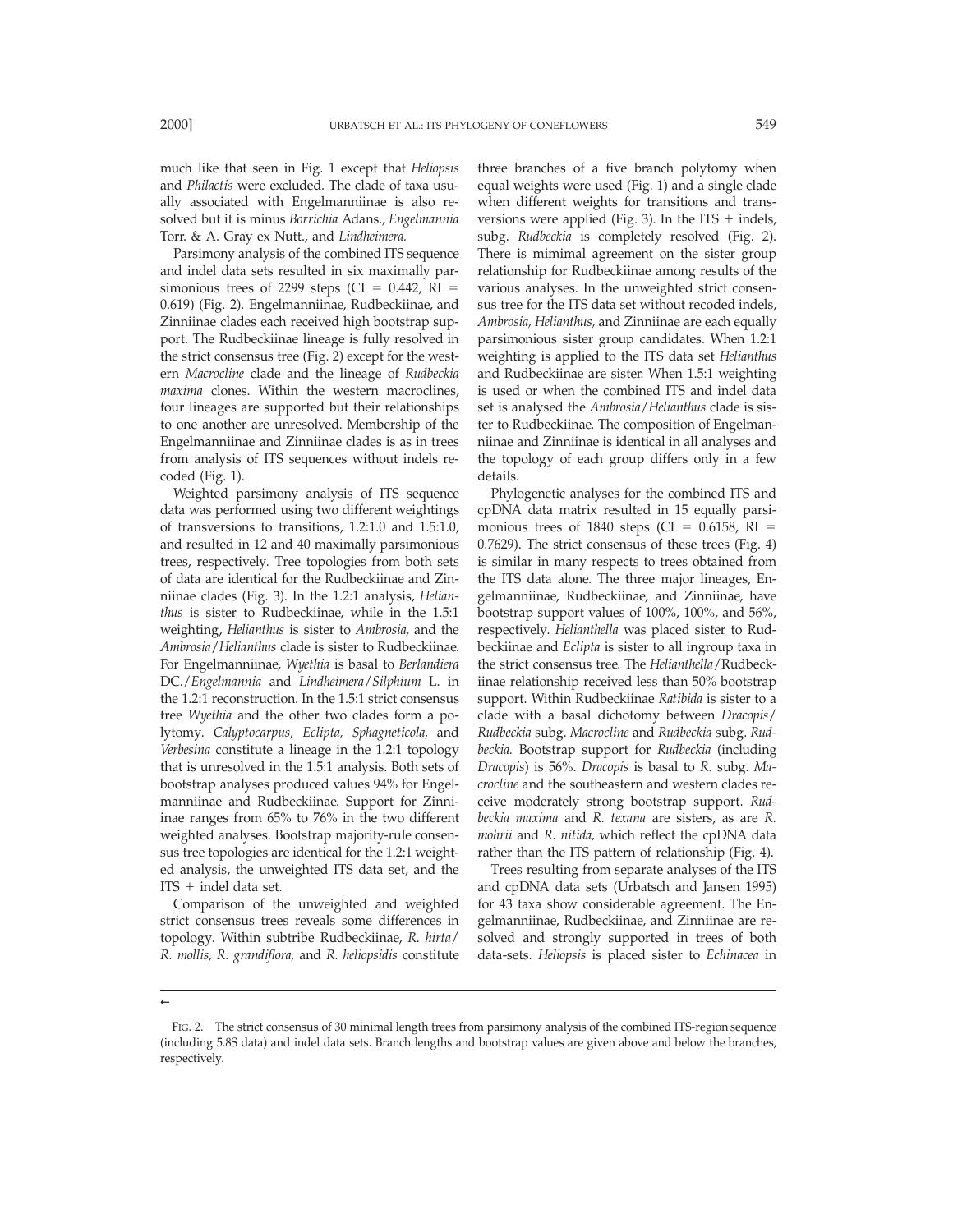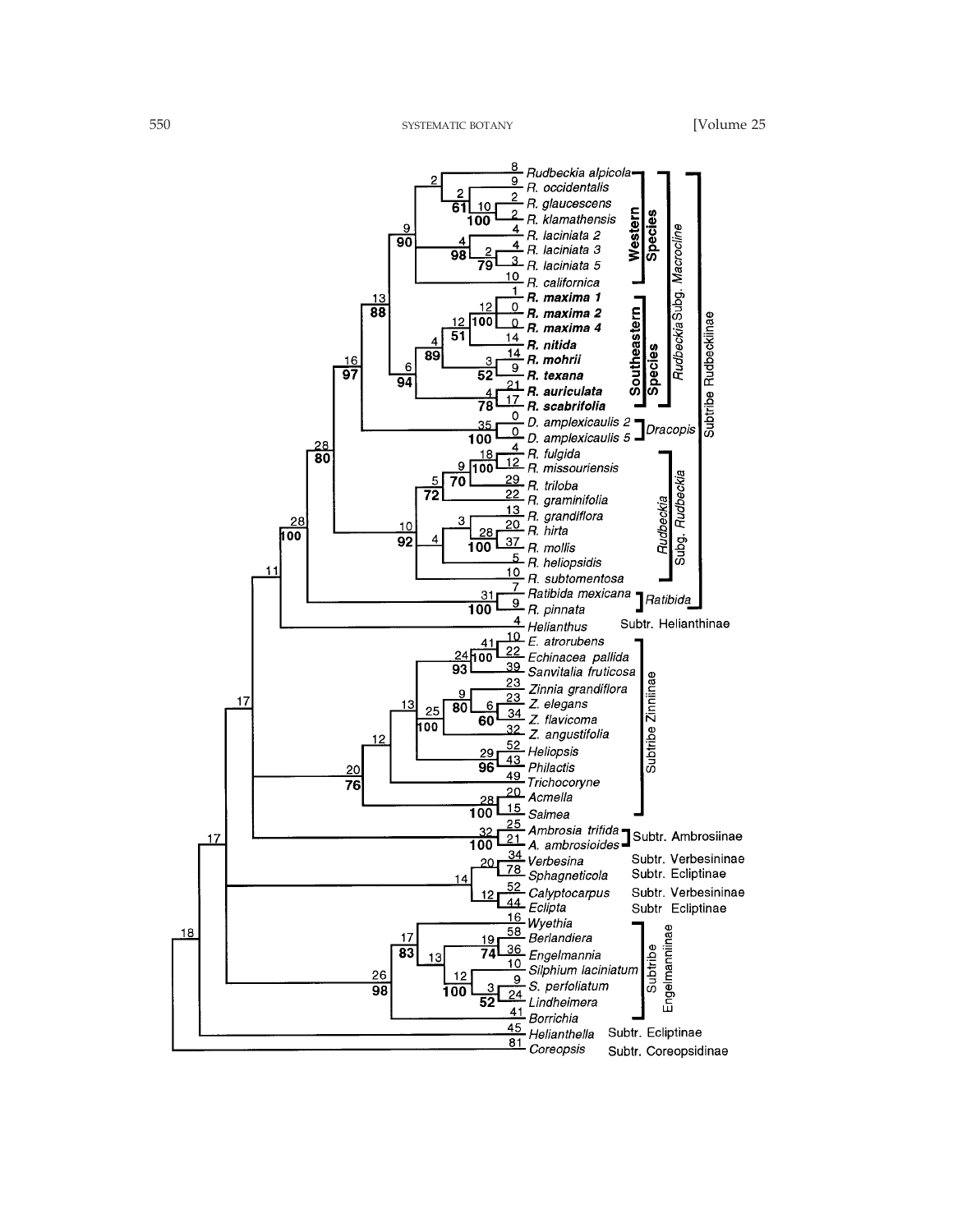the cpDNA reconstructions and the clade comprising both groups receives  $>90\%$  bootstrap support. In the ITS strict consensus tree, *Heliopsis* and *Acmella* constitute a clade that is sister to *Echinacea.* However, bootstrap support for this relationship is less than 50%. *Helianthella* is sister to Zinniinae in the cpDNA trees, a relationship weakly supported based on bootstrap analysis. *Eclipta* is the most basally divergent ingroup clade in the ITS phylogenies.

RELATIONSHIPS IN RUDBECKIINAE S. STR. BASED ON ITS SEQUENCES. In each of the phylogenetic analyses limited to Rudbeckiinae plus individual and collective outgroups, essentially identical major groups were resolved and the tree topologies differ minimally from those obtained from the broadscale analyses that included other members of Heliantheae. One of the minimal length trees from parsimony analysis with *Echinacea pallida* as outgroup was selected as representative (Fig. 5). *Ratibida, Rudbeckia* subg. *Rudbeckia,* and eastern and western groups of *Rudbeckia* subg. *Macrocline* are each resolved as monophyletic and mostly strongly supported. Three basic topologies that differ from one another in the relative placement of *Ratibida* and *Rudbeckia* subg. *Rudbeckia* are obtained from the use of different outgroups. In the strict consensus trees (not shown) resulting from analyses of the ITS sequences without indels recoded when *Coreopsis, Eclipta, Helianthus* or all seven taxa altogether served as outgroups, *Ratibida* is placed sister to *Dracopis*/*Rudbeckia,* which in turn contains two major lineages corresponding to *Dracopis*/subg. *Macrocline* and *R.* subg. *Rudbeckia.* When *Echinacea pallida* serves as outgroup, subg. *Rudbeckia* appears as two clades, one composed of *R. fulgida*/*graminifolia*/ *grandiflora*/*missouriensis* and the other consisting of the remaining five species. These two lineages and the *Dracopis*/*R.* subg. *Macrocline* clade form a trichotomy. When *Helianthella* and *Borrichia* are outgroups, relationships among *Dracopis*/subg. *Macrocline,* subg. *Rudbeckia,* and *Ratibida* are unresolved (a trichotomy). *Ratibida* and subg. *Rudbeckia* constitute a clade that is sister to subg. *Macrocline* with *Wyethia* as outgroup. Tree statistics for the seven analyses are as follows: numbers of minimal length trees range from 27 (with *Wyethia* as out-

group) to 135 (with *Echinacea* as outgroup), tree length varies from 588 steps (with *Helianthus* as outgroup) to 624 steps (with *Coreopsis* as outgroup), CI ranges from 0.657 to 0.674, and RI ranges from 0.789 to 0.804.

Similar results were obtained when this set of analyses for Rudbeckiinae was performed on the ITS data with indels coded as a binary character. As in the previous analyses, the sister group relationship between *Ratibida* and *Rudbeckia,* including *Dracopis,* was the most frequently discovered topology (Fig. 5). One result not found with the ITS data without recoded indels when *Wyethia* served as outgroup is that the sister group relationship between *Dracopis* and subg. *Macrocline* received less than 50% bootstrap support. In the analyses of Rudbeckiinae using the ITS and ITS  $+$  indel data, *Ratibida* is consistently resolved and receives 100% bootstrap support in all analyses. Bootstrap support for *Rudbeckia* when resolved as a clade in bootstrap majority-rule consensus trees receives 61– 84%. In six of 16 analyses, *Rudbeckia* receives  $<$  50% bootstrap support.

Bootstrap support for *Rudbeckia* subg. *Macrocline* sensu str. mostly exceeded 80% in all analyses with different outgroups. Bootstrap values for the clades of subg. *Macrocline* and *Dracopis* range from 80 to 95% depending on the outgroup used. Bootstrap support for the southeastern and the western clades of *R.* subg. *Macrocline* range from 74 to 97% with different outgroups used. *Rudbeckia laciniata,* the only species of *Rudbeckia* that occurs in the Rocky Mountains and is widespread in the eastern United States, is always placed within the western clade.

Phylogenetic analyses of ITS sequence data and the ITS  $+$  indel data for the Rudbeckiinae, with various outgroups used individually and collectively, produced a topology wherein *R. alpicola, R californica,* the *R. laciniata* clones, and a clade of the other three taxa (*R. glaucescens, R. klamathensis, R. occidentalis*) form a polytomy. Clades within the western macrocline lineage with  $> 50\%$  bootstrap support include the group comprising the *R. laciniata* clones and the group comprising the strongly supported clade of *R. glaucescens*/*R. klamathensis* and its sister, *R. occidentalis.* The greatest resolution within the western clade of *Rudbeckia* subg. *Macrocline* was

FIG. 3. Strict consensus of six minimum length trees from weighted parsimony analyses with transversions weighted 1.2-fold higher than transitions. Branch lengths are given above the branches and bootstrap support values are given in bold print below.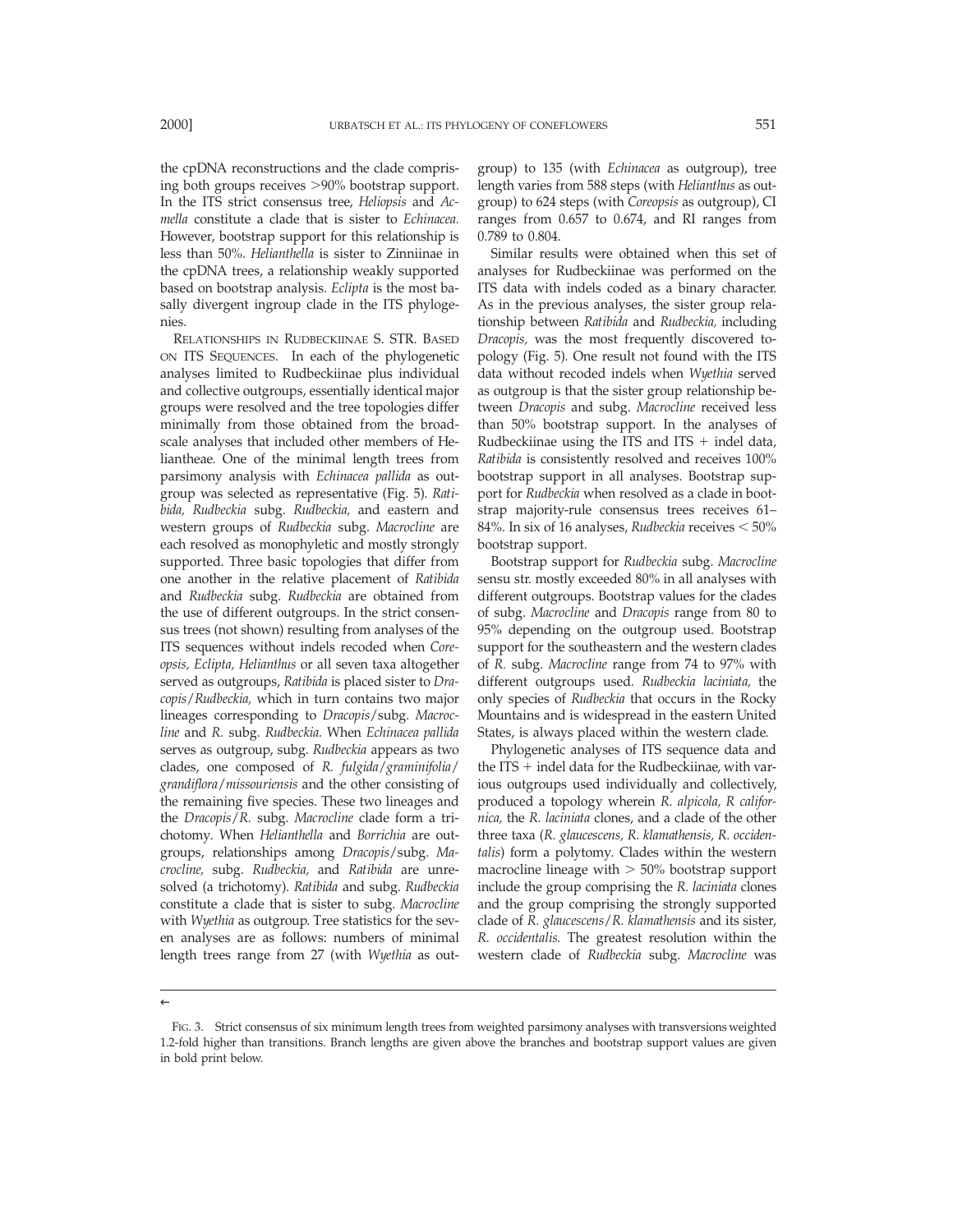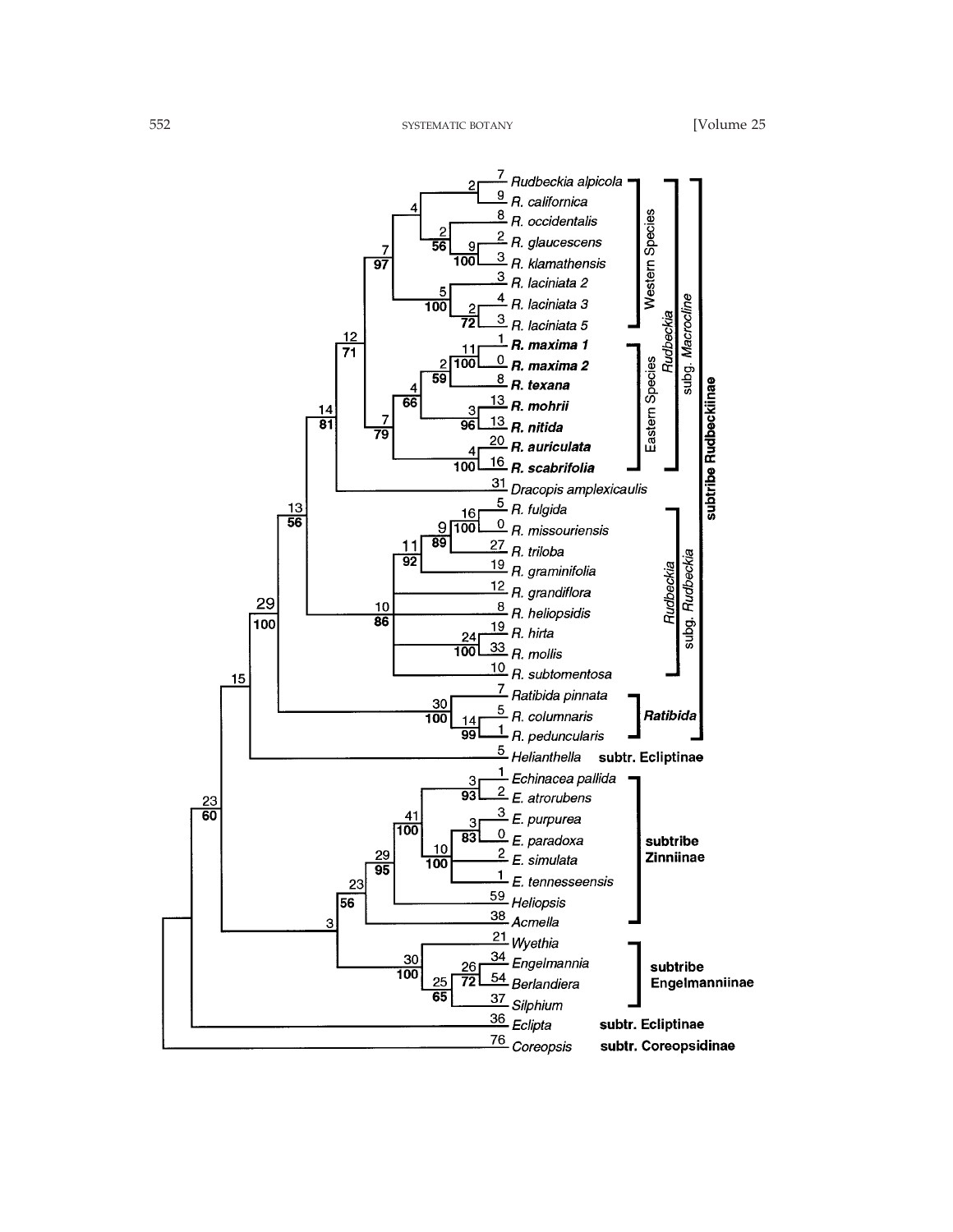achieved in analyses of the ITS data-set minus the difficult-to-align regions. In the resulting strict consensus tree, two subclades are resolved–one with *R. californica* sister to *R. laciniata* and the other with *R. alpicola* sister to *R. occidentalis* plus *R. glaucescens*/ *R. klamathensis. Rudbeckia alpicola* was placed with the *R. occidentalis* plus *R. glaucescens*/*R. klamathensis* lineage in the results from the weighted analyses (Fig. 3).

Relationships within the southeastern *Rudbeckia* subg. *Macrocline* clade based on ITS data are fully and identically resolved (except for the *R. maxima* clones) and generally well supported (81–94% bootstrap) in trees from most of the analyses conducted in the study (Figs. 1,2,3,5). Three pairs of sister taxa are evident in these trees: *R. auriculata*/*R. scabrifolia* were placed sister to a lineage comprising two pairs of taxa, *R. maxima*/*R. nitida* and *R. mohrii*/*R. texana.* The last four taxa of this lineage forms a polytomy in the ITS  $+$  indel analysis for Rudbeckiinae with *Wyethia* as outgroup.

Support for *Rudbeckia* subg. *Rudbeckia* is generally strong, with bootstrap analyses resulting in values ranging from  $55-100\%$ . Analyses of the ITS + indel data fully resolved the species into two lineages (Figs. 2,5). The first one, containing *R. fulgida*/*missouriensis*/*triloba*/*graminifolia,* generally received over 70% bootstrap support. Most of the other analyses also resulted in the same topology for this constellation of taxa. The remaining five species were consistently resolved as a clade, with *R. heliopsidis* sister to the clades of *R. hirta*/*R. mollis* and *R. grandiflora*/*R. subtomentosa* in trees of some analyses(Figs. 2, 5). Within this five taxon sublineage only *R. hirta*/*R. mollis* is well supported by bootstrap values. Overall support for the five-taxon sublineage is in the 50–70% range. Analysis of the ITS data minus the recoded indels usually failed to resolve all but the *R. hirta*/*R. mollis* clade.

Although bootstrap support for monophyly of *Ratibida* is 100% in all analyses, resolution of clades within the genus was weakly supported. A pectinate series of clades with *R. pinnata* basally divergent and *R. tagetes*/*R. latipalearis* most apically nested is the most frequently recovered topology from the ITS  $+$  indels analyses using different outgroups (Fig. 5). Usually, relationships among *R. columnaris, R. latipalearis,* and *R. tagetes* are unresolved in the

trees based on ITS data without the recoded indels. No resolution is achieved in *Ratibida* in the strict consensus tree based on ITS sequences without recoded indels with *Echinacea* as outgroup. Bootstrap support for the lineage exclusive of *R. mexicana* and *R. pinnata* is typically  $> 90\%$ . Support for the other clades is generally weak ranging from  $< 50\%$  to 75%.

RESOLUTION OF RELATIONSHIPS IN RUDBECKIINAE S. STR. BASED ON THE ITS AND CPDNA. Figure 6 (right) shows the bootstrap consensus tree for Rudbeckiinae based on cpDNA data with *E. pallida* as the outgroup. In the bootstrap and strict consensus trees, *Dracopis* is sister to a large polytomy that includes *Ratibida* and *Rudbeckia. Ratibida* has 100% bootstrap support and is part of a large polytomy consisting of the species and species groups of *Rudbeckia.* The western species of *Rudbeckia* subg. *Macrocline* are delineated as a clade in the cpDNA reconstruction with just over 50% bootstrap support. Neither the southeastern species of *R.* subg. *Macrocline* nor *R.* subg. *Rudbeckia* are resolved as clades. Strong bootstrap support, however, was obtained for various species groups within *Rudbeckia.* Bootstrap analyses in which *Helianthella* or *Heliopsis* served as outgroup identified the same clades with nearly identical support. In the strict consensus tree from the heuristic search in which *Helianthella* served as outgroup, *Dracopis* is sister to *R. maxima* and *R. texana* of subg. *Macrocline.* Topology of the tree is similar to that of trees generated using other outgroups. The major areas of differences between the two topologies are (1) placements of *Dracopis* and (2) relationships among the southeastern macrocline species *R. maxima, R. mohrii, R. nitida,* and *R. texana.* None of the two sets of conflicting groups is strongly supported in either the cpDNA and ITS trees (Fig. 6).

#### **DISCUSSION**

*ITS Sequence Characteristics.* ITS-1 length variation recorded in this study falls within the range of that reported for other Asteraceae; length variation of the ITS-2 ranges to a few base pairs shorter than previously reported in the family (Baldwin et al. 1995; Susanna et al. 1995). The ITS in the study taxa, as in other angiosperm groups, appears to

FIG. 4. Strict consensus of 168 minimal-length trees derived from parsimony analyses of the combined ITS and cpDNA data matrices. Branch lengths and bootstrap values are given above and below the branches, respectively.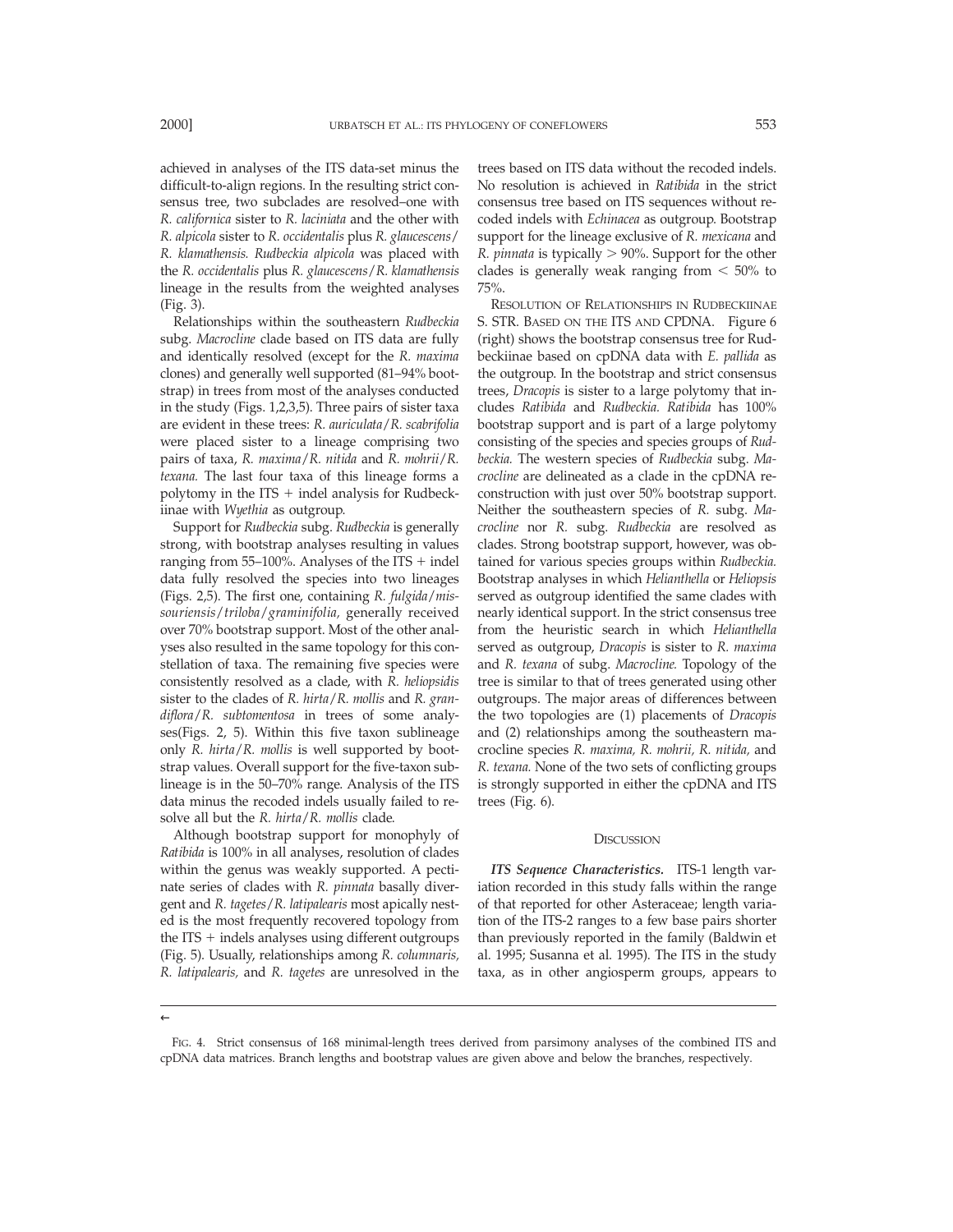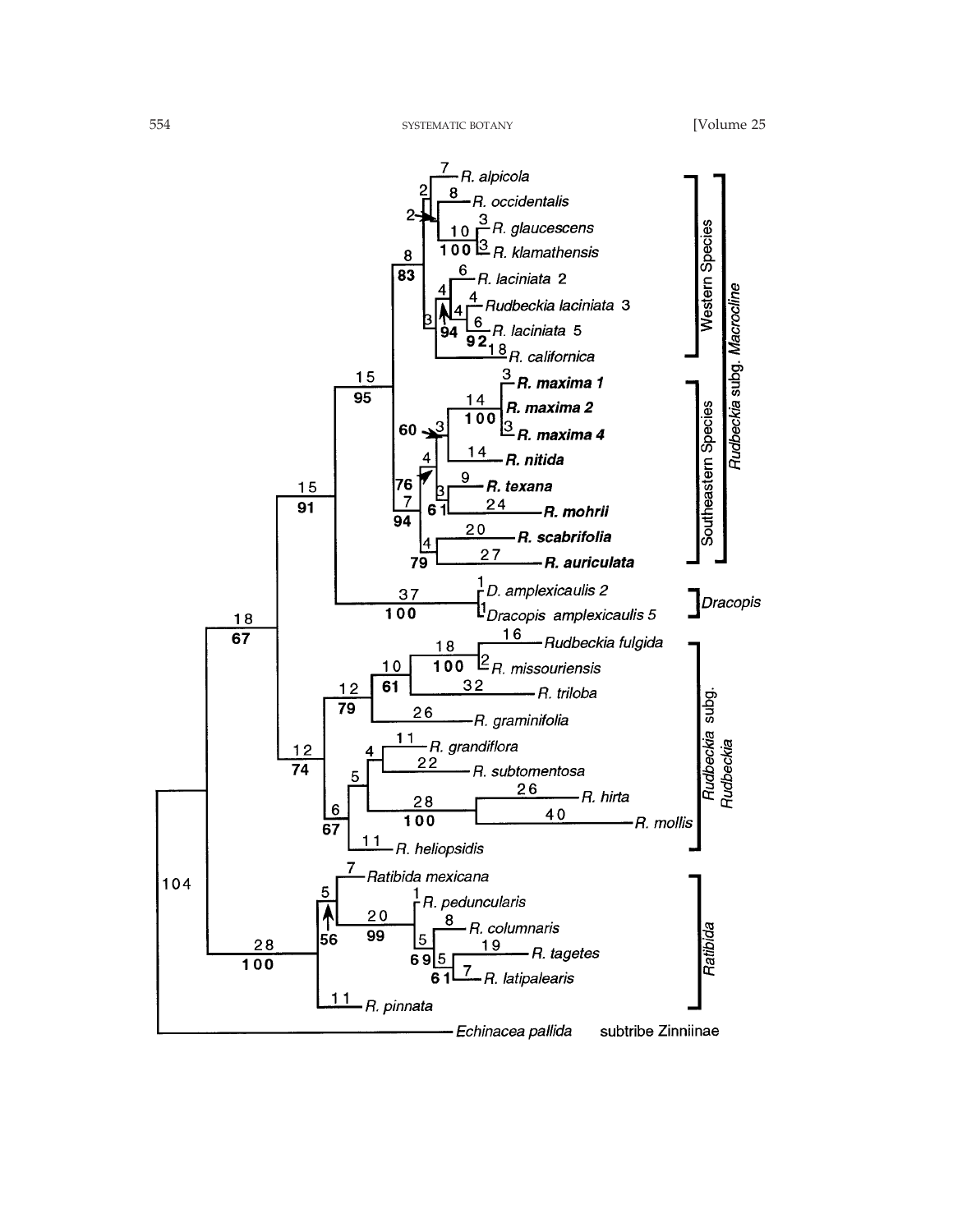have evolved mostly by nucleotide substitution and small (one or two base pair) length mutations rather than by large-scale insertions, deletions, or rearrangements.

The motif GGCRYGYGYCAAGGA reported in ITS-1 for Apioideae Seem. and other angiosperms by Downie and Katz-Downie (1996) is also seen in our sequences and in published Asteraceae data sets (Baldwin 1992, 1993). This region is thought to be an essential recognition element for rRNA processing (Liu and Schardl 1994). In other sequence regions, uniform nucleotide composition in ITS-1 is limited to individual sites or a few consecutive sites. For ITS-2, the first five (of six) conservation patterns reported by Hershkovitz and Zimmer (1996) were readily identifiable among the taxa examined. Region six was less evident in Heliantheae sequences. Conservation of the six regions may confer a general secondary structure for ITS-2 (Hershkovitz and Zimmer 1996). These and other conserved sites in Heliantheae served as valuable guides for alignment.

Length and sequence variation found among cloned ITS sequences from the same individuals of three species (*Dracopis amplexicaulis, Rudbeckia laciniata,* and *R. maxima*) demonstrate that homogenization of sequences by concerted evolution is incomplete. In a phylogenetic context, variation among ITS paralogues was not problematical–all cloned sequences from particular species were resolved as clades.

*Polyphyly of the Coneflowers.* We interpret the phylogenetic analysis of ITS sequences as strongly supporting a subtribe Rudbeckiinae that includes *Dracopis, Ratibida,* and *Rudbeckia* but not *Echinacea* (Figs. 1–4). A similar interpretation was based on findings from cpDNA restriction site analysis (Urbatsch and Jansen 1995). Robinson (1978, 1981) questioned the affiliation of *Echinacea* with the other three coneflower genera. He noted that the nonstriate cypselae and base chromosome number of *x* 5 11 in *Echinacea* differ markedly from the striate cypselae and base chromosome numbers of  $x = 18$ to 20 in Rudbeckiinae. He also noted differences in endothecial cell walls between *Echinacea* and Rudbeckiinae (Robinson 1981). Such considerations led Robinson (1981) to conclude that Ecliptinae should

include *Echinacea* and that *Balsamorhiza, Helianthella,* and *Wyethia* are possible close relatives of the genus.

*Relationship of* **Echinacea** *to* **Zinnia** *and Relatives.* Subtribe Zinniinae as originally circumscribed by Bentham (1873) accommodated six genera, *Aganippea* DC. (now synonymous with *Jaegeria* Kunth), *Heliopsis, Philactis, Sanvitalia* Lam., *Tragoceras* Kunth in Humboldt et al., and *Zinnia.* Stuessy (1977) maintained that concept with the important exception of also including the enigmatic genus *Borrichia* in the subtribe. He offered chromosome number, leaf arrangement, and pappus features as supporting characters for Zinniinae. *Jaegeria* had been removed to Galinsoginae Benth. (Torres and Beaman 1964; Torres 1968). Robinson (1981) included Zinniinae sensu Stuessy (1977) within Ecliptinae, asserting that many characteristics of Zinniinae are also present in Ecliptinae. Karis and Ryding (1994) substantially changed the composition of Zinniinae by including *Acmella, Podachaenium* Benth. ex Oerst., *Spilanthes* Jacq., and *Squamopappus* R. K. Jansen, N. A. Harriman, & Urbatsch, plus the previously mentioned core genera, except for *Borrichia.* They relegated *Borrichia* to Verbesininae Benth. Panero and Villasen˜or (1996) published *Tehuana* Panero & Villaseñor and noted its morphological and cytological similarities to *Heliopsis* and *Philactis.* Our attempts to isolate usable DNA from dried leaves of *Tehuana* were unsuccessful.

In the earlier cpDNA restriction site analysis, a clade comprising *Echinacea* and *Heliopsis* constituted one of the most strongly supported lineages, another being Rudbeckiinae (Urbatsch and Jansen 1995). Both clades had relatively high decay indices and bootstrap values. Representatives of *Balsamorhiza, Helianthella,* and *Wyethia,* members of Ecliptinae sensu Robinson (1981), were included in the cpDNA study but did not constitute a clade. Weak support was obtained for a cpDNA lineage including *Helianthella* and the *Echinacea*/*Heliopsis* clade (Urbatsch and Jansen 1995). *Heliopsis* has been regarded as a core member of Zinniinae by previous investigators (Bentham 1873; Hoffmann 1894; Stuessy 1977; Karis and Ryding 1994). The restriction site data were interpreted as support for an hypothesis that *Echinacea* is more closely related to

FIG. 5. One of 15 minimum length trees from parsimony analysis of ITS-1, ITS-2, and a portion of the 5.8S region plus recoded indel characters for Rudbeckiinae, with Echinacea pallida as outgroup (772 steps, CI =  $0.644$ , RI =  $0.756$ ). Branch lengths appear above the branches and bootstrap numbers for 100 replicates appear below.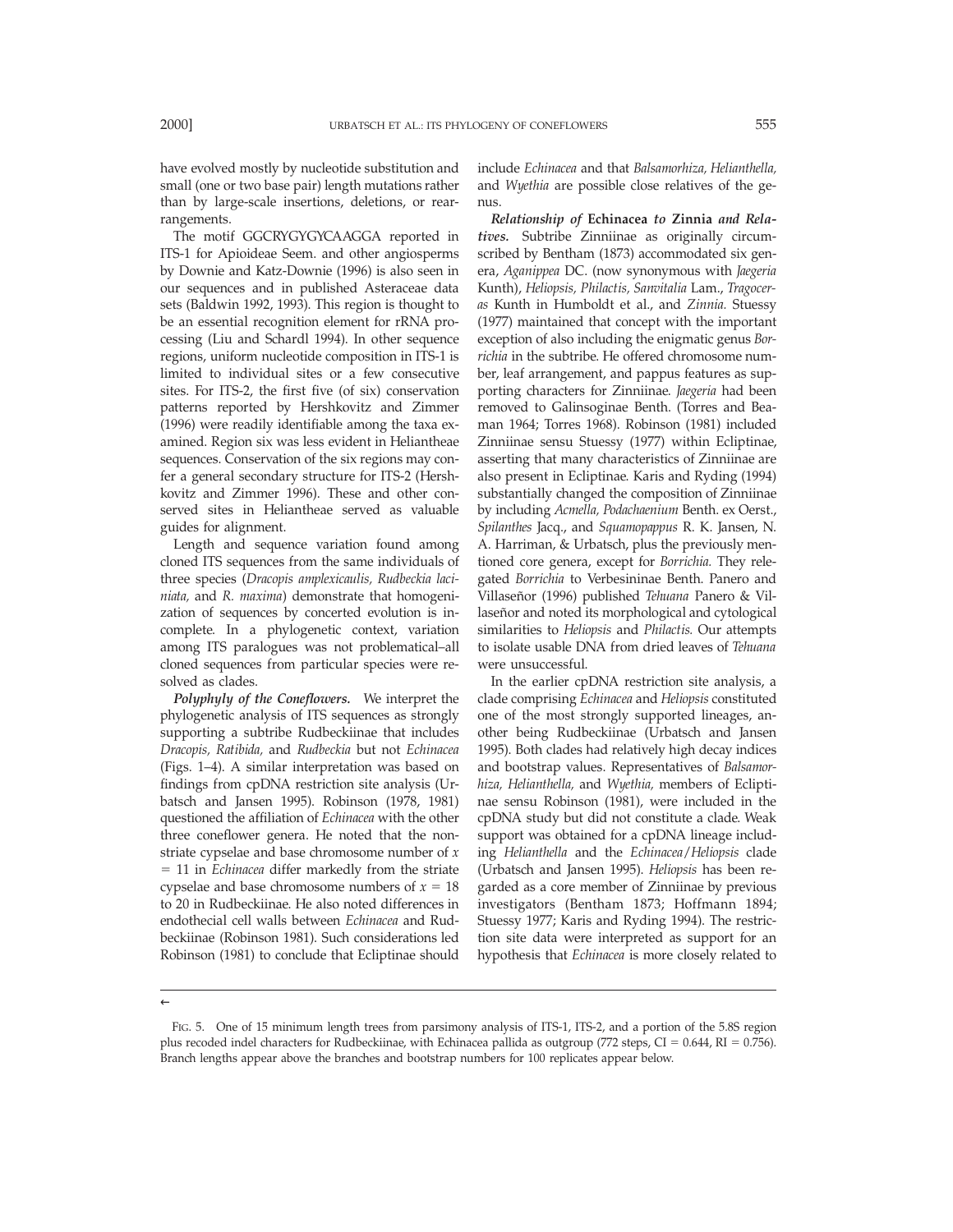

FIG. 6. Comparison of bootstrap consensus trees for the Rudbeckiinae derived from separate analyses of the ITS and cpDNA data sets. Opposing branches of the two trees contain the same terminal taxa unless otherwise indicated. Lines connecting certain terminal taxa indicate resolved relationships that differ between the two trees.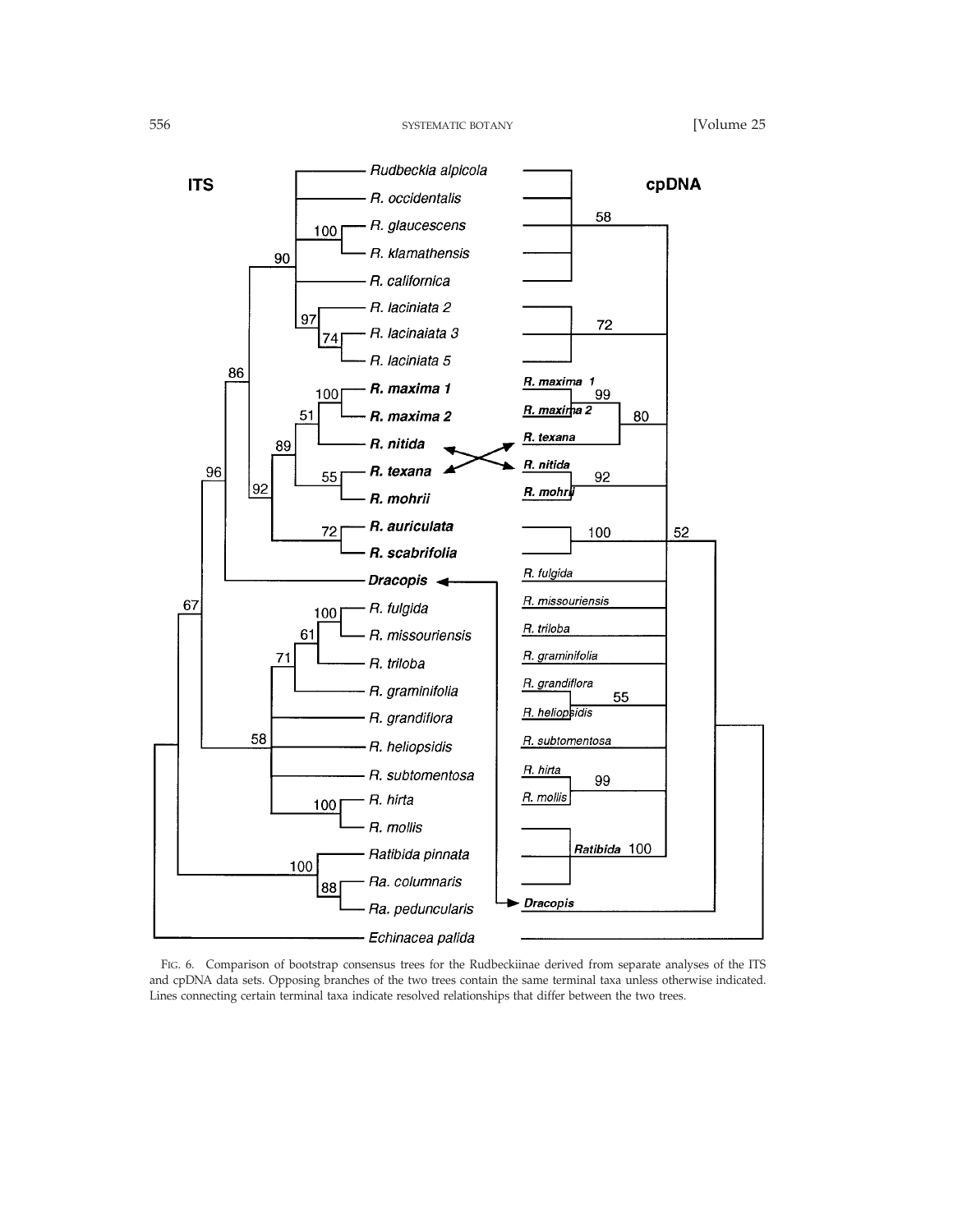traditional Zinniinae than to other taxa in Ecliptinae sensu Robinson (1981).

Based on our ITS results we affirm a phylogenetic position of *Echinacea* within Zinniinae (Figs. 1–4), which we sampled more thoroughly than in the previous cpDNA investigation (Urbatsch and Jansen 1995). Most analyses of our ITS data gave trees with *Echinacea* and *Sanvitalia* as sister taxa. *Zinnia* is sister to this clade in some of our trees, mostly with low bootstrap support values.

Morphological and cytological data are mostly congruous with placement of *Echinacea* in Zinniinae. Like most other members of Zinniinae, *Echinacea* has solitary capitula, conical receptacles, rigid paleae, and a short, crown-like pappus. As noted by Robinson et al. (1981), the base chromosome number for *Echinacea*,  $x = 11$ , is similar to the proposed base numbers of  $x = 8-12$  for *Zinnia* and *Sanvitalia.* Alternate leaf arrangement in *Echinacea* is the only anomalous characteristic among the otherwise opposite-leaved Zinniinae and possibly the major reason for previous association of *Echinacea* with Rudbeckiinae.

The sister group relationship between *Echinacea* and *Sanvitalia* in the ITS trees (Figs. 1–3) is supported by a potential synapomorphy in fruit anatomy. The outer layer of the cypsela wall in *Echinacea* is composed of a layer of soft, tan tissue several cells thick, that is underlain by a shiny, darkpigmented layer (Schulthess et al. 1991). Similar characteristics are observed in *Sanvitalia fruticosa* (Urbatsch, unpubl. data).

One surprising result from the present ITS sequence analyses is the inclusion of *Trichocoryne* in Zinniinae (Figs. 1–3). The monospecific genus was assigned by Robinson (1981), with reservations, to Hymenopappinae (Heliantheae sensu lat.). As noted by Robinson (1981), Hymenopappinae and other mostly epaleate subtribes in Heliantheae sensu lat. were regarded as members of Helenieae by earlier synoptical workers (Bentham 1973 and Hoffman 1894), and by Bremer (1994). Results of ITS investigations of helenioid Heliantheae, Baldwin and Wessa (in prep.) concluded that *Trichocoryne* is nested in Heliantheae s. str. and more closely related to *Rudbeckia* than to other sampled taxa (none in traditional Zinniinae). Our subsequent inclusion of *Trichocoryne* of the ITS-region sequence in analysis of the coneflower ITS matrix yielded evidence for placement of the genus in the Zinniinae clade. ITS evidence for placement of *Trichocoryne* in Heliantheae sensu str. in general and Zinniinae in particular is interesting because *Trichocoryne* is epaleate.

Presence or absence of paleae traditionally has been a major feature for diagnosing Heliantheae sensu str. and Helenieae, respectively. Some epaleate core Heliantheae genera are known, e.g., the *Geissopappus* group in *Calea* and the distantly related *Tyleropappus* Greenman, and are regarded as isolated descendants of paleate taxa (Robinson 1981). Based on ITS trees of Heliantheae sensu lat. (including Helenieae) Baldwin and Wessa (in prep.) similarly concluded that *Trichocoryne* descended from paleate ancestors, a conclusion reinforced by our findings. Harris (1995) showed that disk flowers and paleae in Heliantheae initially share a common primordium. Suppression of the abaxial portions of such primordia may result in the loss of receptacular bracts. Despite lack of paleae, *Trichocoryne* possesses features characteristic of most Zinniinae, e.g., opposite leaves, highly conical receptacles, and blackened anther thecae. We interpret such morphological characteristics together with ITS sequence data as support for reclassification of *Trichocoryne* within Zinniinae.

*Segregation of Zinniinae from Ecliptinae.* Based on our results we support recognition of Zinniinae as a taxon apart from Ecliptinae sensu Robinson (1981) and argue for recircumscription of Zinniinae (Figs. 1–3). Renovations of Zinniinae proposed by Karis and Ryding (1994) such as the addition of *Acmella* and *Salmea* are in accord with the ITS data presented here. Other molecular data provide a basis for arguing for removal of *Podachaenium* Benth. and *Squamopappus* Jansen, Harriman, and Urbatsch from Zinniinae (Urbatsch, unpubl. data; Panero et al. 1999). Regardless of the eventual composition of Zinniinae, our DNA data constitute evidence for placement of *Echinacea* and *Trichocoryne* with taxa now included in Zinniinae.

In our analyses (Figs. 1–4) *Helianthella,* a putative relative of *Echinacea, Balsamorhiza,* and *Wyethia* (fide Robinson 1981), was resolved as a basally divergent ingroup taxon sister to a clade of *Helianthus, Ambrosia,* and Rudbeckiinae, or a sister to Rudbeckiinae. Analyses of ITS sequences strongly supports a closer relationship of *Helianthella* to *Encelia* Adans. and *Flourensia* DC. than to various taxa in this study or to *Balsamorhiza* and *Wyethia* (Urbatsch, Baldwin, and Pell, unpubl. data). A subgroup within Ecliptinae composed of *Encelia, Enceliopsis* (A. Gray) A. Nelson, *Flourensia, Geraea* Torr. & A. Gray, and other genera was endorsed by Robinson (1981), who noted fused stigmatic surfaces, pale anther thecae, and sterile rays as supporting evidence of relationship. Karis and Ryding (1994) likewise sup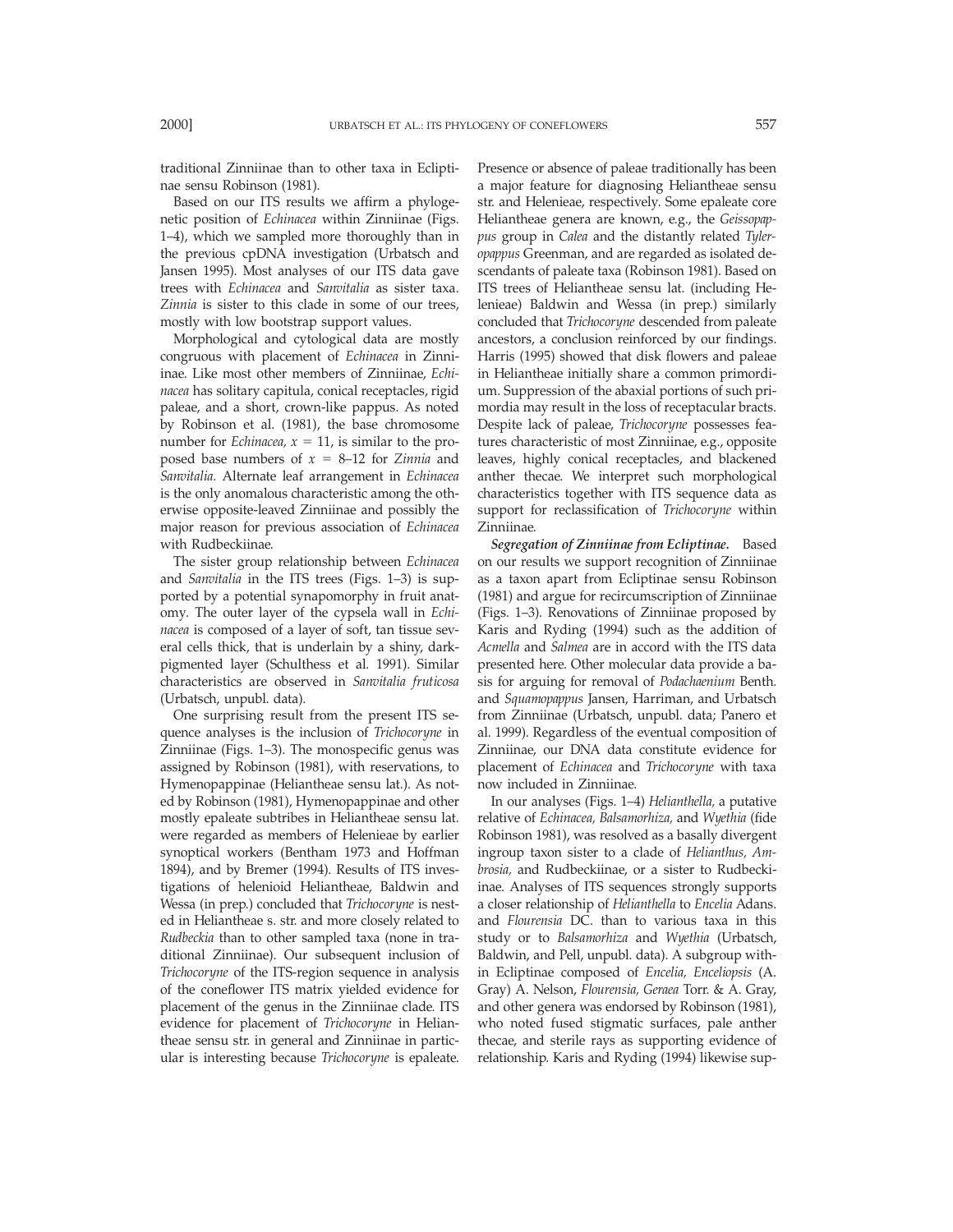ported the concept of an *Encelia, Enceliopsis, Flourensia,* and *Geraea* lineage and designated it the *Encelia* group within their Verbesininae. They included *Helianthella* in Verbesininae without comment on its generic relationship. Restriction site cpDNA studies support the sister status of *Encelia* and *Helianthella* (Panero et al. 1999). The *Encelia*/*Helianthella* cpDNA lineage is sister to a pair of clades: one branch containing Zinniinae and the other containing *Acmella, Salmea,* and *Spilanthes* (Panero et al. 1999).

*Circumscription of Engelmanniinae.* Diagnostic characteristics for Engelmanniinae sensu Stuessy (1977) include the apomorphic cypsela-palea-phyllary complex (hereafter, cypsela complex) and such synapomorphic attributes as often alternate and dissected leaves, pistillate ray florets, functionally staminate disk florets, and a base chromosome number of  $x = 9$ .

The ITS based phylogenies present heretofore unpredicted generic groupings (Clevenger and Panero 1997; Urbatsch et al. 1997). *Borrichia* in the ITS trees is a basally divergent element in a clade of genera traditionally treated as subtribe Engelmanniinae (Figs. 1–3). As mentioned above, *Borrichia* has been placed variously in Zinniinae (Stuessy 1977), Ecliptinae (Robinson 1981), and Verbesininae (Karis and Ryding 1994). Stuessy (1977) noted that the chromosome number of *Borrichia* is consonant with Zinniinae. Robinson (1981) commented on the distinctive qualities of *Borrichia,* but did not suggest possible close relatives within subtribe Ecliptinae. Karis and Ryding (1994) likewise offered no phylogenetic hypothesis concerning *Borrichia.* Expanded ITS investigations (Urbatsch, Baldwin, and Pell, unpubl. data) reaffirm the support presented here for placing *Borrichia* in Engelmanniinae, as do cpDNA investigations (Panero et al. 1999).

Previous hypotheses of relationship for the *Balsamorhiza*/*Wyethia* clade are not supported based on our ITS data. *Balsamorhiza* and *Wyethia* have been treated as members of Ecliptinae, with *Echinacea* proposed as a close relative (Robinson 1981), or as members of Verbesininae, which contain *Calyptocarpus, Verbesina,* and many other genera in the circumscription of Karis and Ryding (1994). In the phylogeny based on the cpDNA restriction site analysis of Urbatsch and Jansen (1995), *Balsamorhiza* and *Wyethia* are contained in a well-supported clade of core Engelmanniinae. Panero et al. (1999), in a much larger cpDNA study of Ecliptinae, re-affirm this relationship and include additional genera in Engelmanniinae. ITS data offers strong support for aligning *Wyethia* and *Balsamorhiza* with Engelmanniinae (Clevinger and Panero 1997; Urbatsch et al. 1997). *Balsamorhiza, Wyethia,* and *Borrichia* lack apomorphies characteristic of Engelmanniinae sensu str., such as the cypsela complex, and have bisexual disk florets and higher base chromosome numbers  $(x = 19, 20$  in *Balsamorhiza* and *Wyethia*) than those members of Engelmanniinae sensu str. Synapomorphic, morphological features for the enlarged Engelmanniinae are pistillate ray florets and large, leaf-like phyllaries in most species.

Stuessy (1977) regarded Ambrosiinae Less. as sister to Engelmanniinae, with *Parthenium* L. and *Parthenice* A. Gray ''transitional'' between the two subtribes. Both genera have cypsela complexes similar to those found in most Engelmanniinae. Stuessy (1973) regarded the cypsela complexes in Ambrosiinae to be pleisiomorphic, with a reversal to the more typical state (palea, phyllaries, and cypselas separate) in ''advanced'' Ambrosiinae, but with continuing specialization in most Engelmanniinae. Karis and Ryding (1994) similarly concluded that the cypsela complexes in Ambrosiinae and Engelmanniinae are symplesiomorphic because the two subtribes and two other groups formed a polytomy in their trees based on morphological data. Bolick (1983) concluded from her cladistic study of Ambrosiinae and Engelmanniinae a sister group relationship between the two subtribes is most likely incorrect. Robinson (1981) concluded similarly that the cypsela complexes originated independently in the two groups, a hypothesis we supported based on our ITS data (Figs. 1–3).

*Subtribe Ecliptinae and Relatives.* The phylogenetic position of *Eclipta* remains poorly resolved. Along with *Calyptocarpus, Verbesina,* and *Sphagneticola, Eclipta* constitutes a clade in the weighted ITS tree (Figs. 1,3). In most analyses, however, it was at the base of the tree. In results of the various ITS analyses, none of the clades comprising *Eclipta* and a sister group received more than 50% bootstrap support. Robinson (1981) suggested a relationship of *Eclipta* to *Wedelia* Jacq. and a group of approximately 23 other genera including *Calyptocarpus* and *Silphium.* Stuessy (1977) offered a somewhat similar classification for these genera but excluded those of Engelmanniinae. Karis and Ryding (1994) left *Eclipta* without subtribal placement. The ITS data weakly support some of the previously suggested hypotheses of relationship for *Eclipta.* Panero et al. (1999) offered strong support for placement of *Eclipta* basal to a group of genera they call the ''wedelioid complex,'' which contains *Sphagneticola* but not *Verbesina.*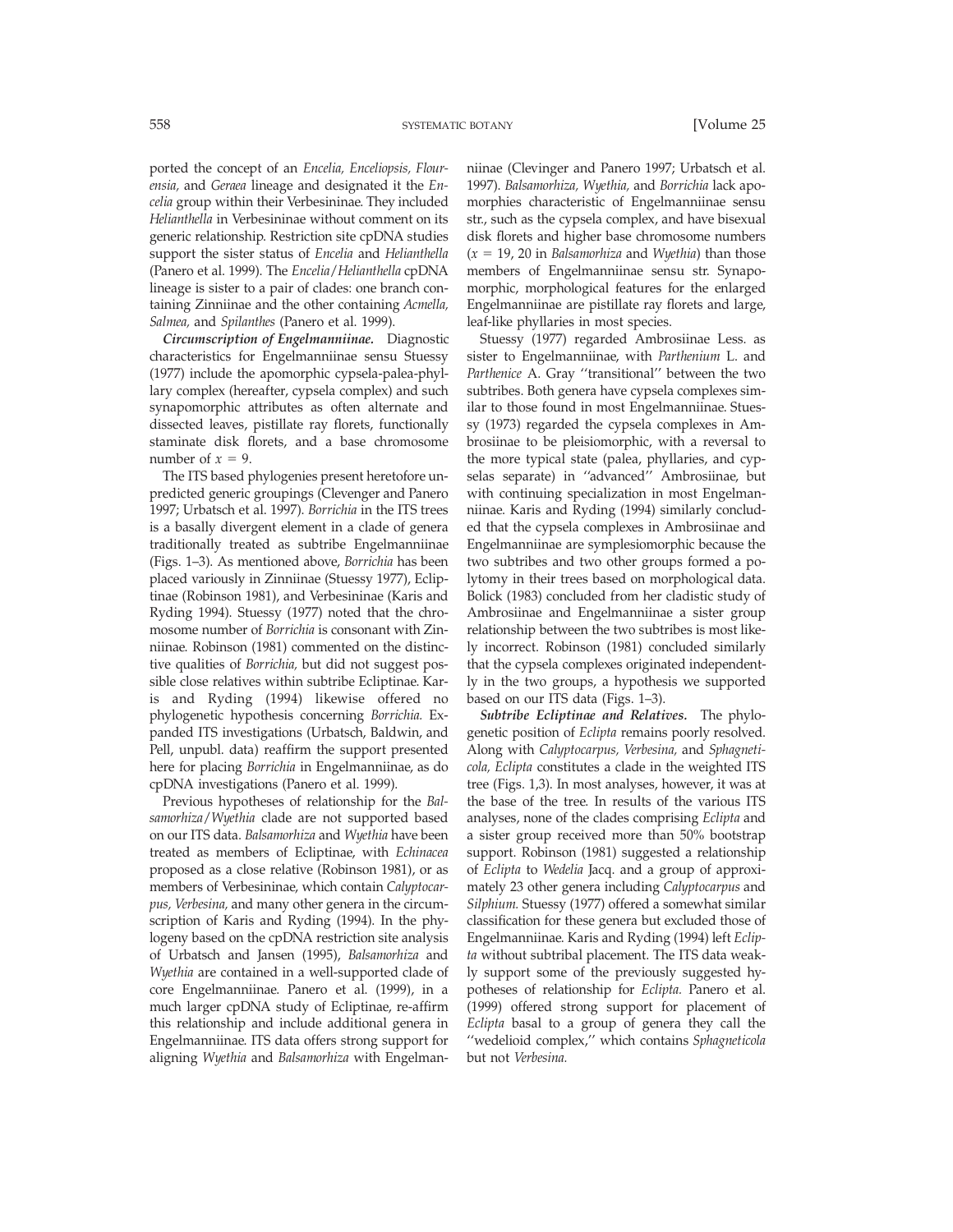*Sister Relationship of Rudbeckiinae.* Owing to poor resolution or support for the more basal nodes in ITS trees, relationships among the major clades and, particularly, idendity of the sister group of Rudbeckiinae, remain uncertain. Among the possible candidates for sister group of Rudbeckiinae are two groups that were resolved as such (but with weak support) in the various ITS trees: *Helianthella* and *Helianthus* (also *Helianthus*/*Ambrosia*). *Helianthella* was resolved as sister to Rudbeckiinae in the ITS data minus difficult-to-align basepairs and in the ITS  $+$  cpDNA-based phylogenies. Chloroplast DNA data by itself, however, does not provide evidence for such a relationship (Urbatsch and Jansen 1995). *Helianthus* and *Ambrosia*/*Helianthus* are sister groups of Rudbeckiinae in the 1.2 and 1.5 weighted analyses, respectively. None of the suggested sister relationships of Rudbeckiinae received more than 50% bootstrap support.

*Relationships in Rudbeckiinae.* MAJOR CLADES. Our ITS results corroborate previous cpDNA findings on the monophyly of Rudbeckiinae and provide the best resolved phylogeny thus far obtained for this group. Previous phylogenetic investigations of cpDNA identified certain genera and species groups and provided incomplete resolution of relationships among species of Rudbeckiinae (Urbatsch and Jansen 1995). Our ITS analyses identified three major lineages coincident with the traditionally recognized genus *Ratibida* and the two subgenera of *Rudbeckia,* subg. *Macrocline* and subg. *Rudbeckia* (Perdue 1957, 1959). The results of most of our analyses placed the two subgenera of *Rudbeckia* together with *Dracopis,* exclusive of *Ratibida.*

PHYLOGENETIC POSITION OF *RATIBIDA.* The ITS data corroborate previous evidence for monophyly of *Ratibida* (Urbatsch and Jansen 1995). Some synapomorphic features support the *Ratibida* lineage. *Ratibida* has a different base chromosome number (Robinson et al. 1981) and a distinctive chromosomal morphology compared to those of other coneflowers (Perdue 1959). Morphological characteristics uniting species in *Ratibida* include phyllaries in two unequal series, a dark, resinous gland along the adaxial edge of each palea, paleae that enclose the cypselae and are shed with them, and laterally compressed cypselae.

Previous suggestions about phylogenetic relationships in Rudbeckiinae have usually implicated *Dracopis* as the closest relative of *Ratibida.* Based on their ruderal ecology, similar, biseriate involucres, and cylindrical receptacles, Sharp (1935) suggested that *Ratibida* and *Dracopis* arose from a common ancestor within a complex now treated as *Rudbeckia* subg. *Macrocline,* i.e., *Ratibida* would have been nested within *Rudbeckia.* Sharp (1935) regarded the highly dissected leaf blades, laterally compressed cypselae, seed dispersal mechanism, aggressive weediness, and occupation of geologically recent areas seen in *Ratibida* as indications of greater specialization relative to that of *Rudbeckia.* Richards (1968) cited additional similarities shared by *Ratibida* and *Dracopis,* e.g., resin canal position in the stems and similar chromosome numbers. One of the tree topologies obtained in the mostly morphologically-based phylogenetic analysis of Cox and Urbatsch (1990) resolved a sister group relationship of *Ratibida* and *Dracopis.*

The molecular data provide a different picture. In the ITS trees (Figs. 1–3) and in the combined ITS/cpDNA trees (Fig. 4), and the cpDNA trees (Urbatsch and Jansen 1995), *Ratibida* is never nested within *Rudbeckia.* Instead, *Ratibida* is most frequently resolved as sister to *Rudbeckia* plus *Dracopis,* in accord with an hypothesis of divergence of *Ratibida* from a common ancestor with *Rudbeckia* and *Dracopis* prior to the origin of modern species in both groups. Less often, *Ratibida* was placed as one branch of a trichotomy with the two subgenera of *Rudbeckia,* and in some trees *Ratibida* was placed sister to *Rudbeckia* subg. *Rudbeckia,* and this clade in turn was placed sister to *Rudbeckia* subg. *Macrocline* plus *Dracopis.* Based on the weight of evidence from ITS and cpDNA data we continue to recognize *Ratibida* as a lineage distinct from *Rudbeckia.*

RELATIONSHIPS OF *DRACOPIS.* In the ITS trees, *Dracopis* is almost always placed sister to *Rudbeckia* subg. *Macrocline,* usually with high bootstrap support. This result conflicts with the earlier hypothesized sister-group relationship between *Ratibida* and *Dracopis* (Sharp 1935; Richards 1968). Based on the ITS data, the morphological and cytological similarities shared by *Ratibida* and *Dracopis* may be due to convergence or retention of plesiomorphic states.

In cpDNA trees resulting from a broad analysis of Heliantheae and from cpDNA analysis of Rudbeckiinae with most outgroup taxa included, *Dracopis* is placed sister to *Ratibida* and *Rudbeckia* (Urbatsch and Jansen 1995), with weak support. A slightly more parsimonious solution in an analysis including fewer taxa is a cpDNA sister group relationship between *Dracopis* and a clade containing *R. maxima* and *R. texana,* members of *Rudbeckia* subg. *Macrocline.* The cpDNA data thus appear to be congruent (or not significantly incongruent)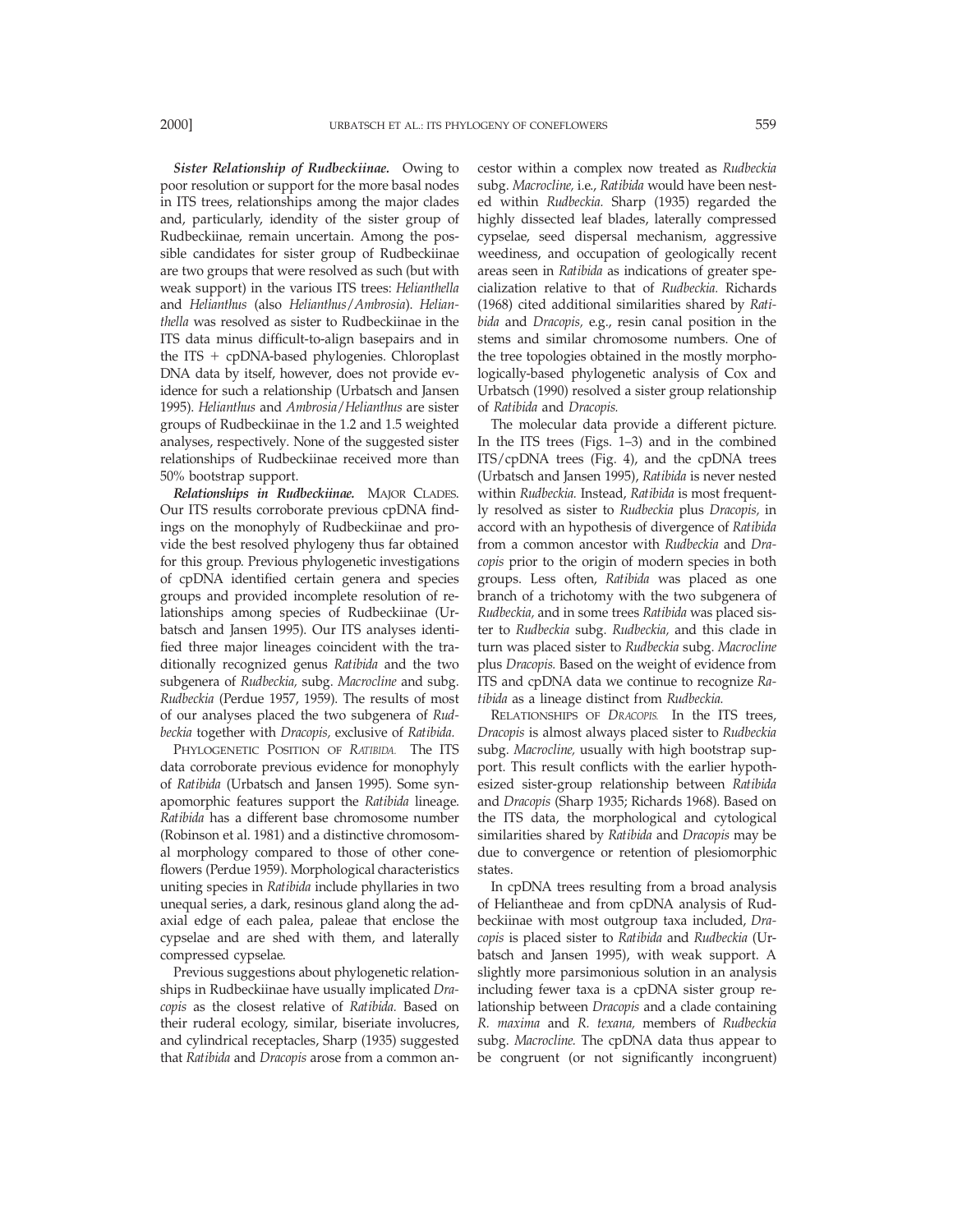with ITS evidence for a close relationship between *Dracopis* and *Rudbeckia* subg. *Macrocline.* Morphology is also congruent with this relationship.

Although *Dracopis amplexicaulis* was originally described as a species of *Rudbeckia,* wherein it was treated as a section by Gray (1884) and Fernald (1950), more recent investigators have emphasized the distinctiveness of *Dracopis* and followed Cassini in assigning it generic status (Gleason 1952; Correll and Johnston 1970; Cronquist 1980). Despite the distinctive characteristics of *Dracopis* (e.g., annual habit, lack of pappus, and low base chromosome number), it shares many characteristics with taxa in *Rudbeckia* subg. *Macrocline,* e.g., rigid, glaucous stems; sessile, clasping, glaucous, cauline leaves; yellow (vs. yellow-orange) ray corollas; and coneshaped receptacles. Sectional status for *Dracopis* within *R.* subg. *Macrocline* best communicates existing knowledge by emphasizing both phylogenetic relationships and readily diagnosed groups. Maintaining *Dracopis* as a separate genus could only be accommodated by elevating *R.* subg. *Macrocline* and *R.* subg. *Rudbeckia* to generic rank but would necessitate many name changes.

RELATIONSHIPS WITHIN *RATIBIDA.* Phylogenetic resolution within *Ratibida* was hampered by the limited ITS sequence divergence among species. The lineage resolved most frequently (with  $> 90\%$ ) bootstrap support) in analyses restricted to Rudbeckiinae comprises *Ratibida columnaris, R. latipalearis, R. peduncularis,* and *R. tagetes* (Fig. 5). Groups resolved within this clade received from less than 50 to 70% bootstrap support. There was no resolution in *Ratibida* in ITS trees with *Echinacea* as outgroup. When the ITS sequence and indel data sets were combined *R. pinnata* was basally divergent to a clade with a pectinate arrangement of the other. Except for the four-taxon clade referred to above most other lineages received weak support from the ITS analyses. Minimal variation in cpDNA among members of *Ratibida* also resulted unstable resoluton of relationships (Urbatsch and Jansen 1995).

SUBGENERA OF *RUDBECKIA.* The ITS data and the combined ITS/cpDNA data, unlike the cpDNA trees (Urbatsch and Jansen 1995), support recognition for the two traditionally defined subgenera of *Rudbeckia,* subg. *Macrocline* and subg. *Rudbeckia.* The two clades were resolved in all analyses except with the ITS indel data alone. Bootstrap support for the subgenera in results of most analyses is above 80%. Support for monophyly of the two subgenera is congruent with different base chromosome numbers and with evidence from some morphological characters. In fact, previous investigators tended to emphasize the distinction between the subgenera more than the characteristics uniting the genus *Rudbeckia* (Perdue 1957, 1959).

On the basis of the ITS data, an argument could be made for elevating the two subgenera of *Rudbeckia* to generic status. Bootstrap support for *Rudbeckia* sensu lat. ranges from 58 to 80% in results of the various analyses. Approximately one-quarter of the ITS analyses failed to resolve *Rudbeckia* as a monophyletic group, and certain analyses, as noted above, provide 50 to over 60% bootstrap support for a sister group relationship between *R.* subg. *Rudbeckia* and *Ratibida.*

The case for retaining *Rudbeckia* is strengthened when morphological and cytological evidence are considered. The two subgenera of *Rudbeckia* are more similar to each other than to *Ratibida* in involucre, cypsela, and palea morphology. The same is true for base chromosome number, with similar numbers of  $x = 18$  in *Rudbeckia* subg. *Macrocline* and  $x = 19$  in *R.* subg. *Rudbeckia* compared to  $x =$ 13, 14, and 16 in *Ratibida.* Chromosome morphology is also more similar between the two subgenera of *Rudbeckia* than between either group and *Ratibida.* In *Rudbeckia* sensu lat., the chromosomes are either short or long, with median, submedian, and subterminal primary constrictions. In addition to these chromosome morphologies, *Ratibida* also exhibits medium length chromosomes with subterminal to submedian constrictions, a form not seen in *Rudbeckia* (Perdue 1959).

THE WESTERN LINEAGE OF *RUDBECKIA* SUBG. *MA-CROCLINE.* For the western North American assemblage of *R.* subg. *Macrocline,* two species groups, each consisting of three species, were recognized by Cox and Urbatsch (1994). Presence or absence of ray flowers readily distinguishes the two groups. Historically, the three radiate species were recognized as separate varieties of *R. californica* and the three eradiate species were treated as distinct varieties of *R. occidentalis* (Cox and Urbatsch 1994). Judging from the degree of divergence in the ITS sequences and results of phylogenetic analysis, recognition of more than two species is warranted. The ITS tree topologies (Figs. 1–5) suggest a different phylogeny than that suggested by the presence or absence of ray flowers. The radiate *R. glaucescens*/*R. klamathensis* clade based on the results of this study shows affinity to *R. occidentalis,* a widespread eradiate taxon. Relationships of the other western species are not consistently resolved by the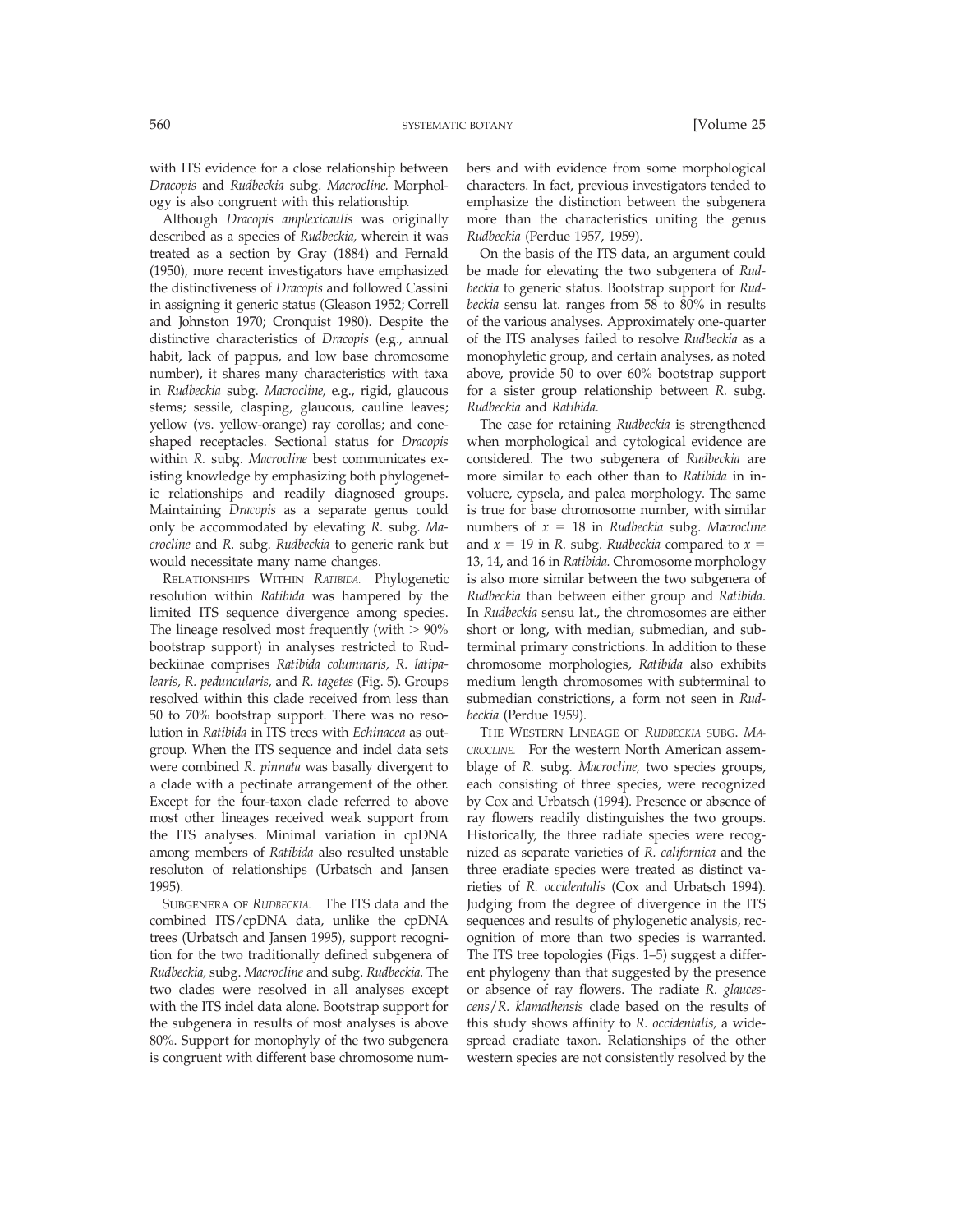different analyses, but monophyly of radiate and eradiate taxa is not supported.

The relationships of the widespread species *Rudbeckia laciniata* have been controversial largely due to differences in chromosome number determinations. Perdue (1959, 1960) identified the base chromosome number for *R. laciniata* as  $x = 18$ , which is characteristic of subg. *Macrocline,* where he placed the taxon. Reports for *R. laciniata* of  $2n = 38$ , 76 (Battaglia 1946) and numerous reports of  $n = 19$ (Heiser and Smith 1954; Keil and Stuessy 1977; Pinkava and Keil 1977; and Turner 5684, TEX, in sched.) suggest a base of  $x = 19$  which is concordant with the base number of subg. *Rudbeckia.* After considering chromosome numbers and various morphological characteristics, Cox (1991) suggested that *R. laciniata* represents a distinctive lineage that should receive subgeneric status. Chloroplast DNA trees provide weak support for a western subg. *Macrocline* clade containing *R. laciniata* (Urbatsch and Jansen 1995). Our ITS data strongly support placement of *R. laciniata* with the western macroclines. Whether *R. laciniata* originated in western or southeastern North America, areas where it now naturally occurs, remains unknown based on the ITS results.

THE SOUTHEASTERN LINEAGE OF *RUDBECKIA* SUBG. *MACROCLINE.* In the southeastern lineage of *R.* subg. *Macrocline,* the *R. auriculata*/*R. scabrifolia* clade is strongly supported by ITS and cpDNA data. Both species have relatively restricted distributions in the eastern and western Gulf Coastal plain, respectively. As discussed by Urbatsch and Jansen (1995), some morphological synapomorphies support this lineage.

Relationships among the remaining four southeastern species of *R.* subg. *Macrocline* were resolved differently in ITS trees and cpDNA trees (Fig. 6). The ITS analyses placed the species into two lineages, *R. maxima*/*R. nitida* and *R. mohrii*/*R. texana.* Each species pair exhibits a geographical distribution pattern like that of *R. auriculata*/*R. scabrifolia,* i.e., one species in each pair occurs in the eastern Gulf Coastal plain and the other occurs in the western Gulf Coastal plain. In contrast, the cpDNA analyses resolved an eastern species pair (*R. mohrii*/*R. nitida*) and a western species pair (*R. maxima*/*R. texana*) (Fig. 6). One possible reason for the discordance of the cpDNA and ITS trees is the low level of cpDNA variation within *Rudbeckia.* Lineage sorting is another possible explanation for this incongruity, especially if speciation occurred recently and involved large population sizes. The species in

this complex are not known to hybridize at present. However, they may have done so in the past resulting in chloroplast capture. For the genus as a whole the species-level cpDNA phylogeny was poorly resolved. The cpDNA trees exhibited numerous polytomies and clades supported by single mutations. The ITS data provide a more robust set of phylogenetic hypotheses for the southeastern macroclines and for other species groups in *Rudbeckia.* Cox and Urbatsch (1989) proposed that *R. texana* and *R. nitida,* recognized as varieties of the same species by Perdue (1962) and Cronquist (1980), be recognized as distinct species. The two molecular data sets are in keeping with this treatment.

*RUDBECKIA* SUBG. *RUDBECKIA.* Within *R.* subg. *Rudbeckia, R. fulgida* and *R. missouriensis* were once treated as a single species, then as varieties of the same species (Cronquist 1945), and finally as distinct species (Fernald 1950; Perdue 1957, 1959; Cronquist 1980). Among the interspecific crosses attempted with six species of *R.* subg. *Rudbeckia,* the only successful hybridization was between *R. fulgida* and *R. missouriensis* (McCrea 1981). ITS and cpDNA trees support a close relationship between these taxa.

Perdue (1959) noted that *R. triloba* is a ''highly distinct species, not closely related to any other in *Rudbeckia*.'' The ITS and cpDNA data (Figs. 1–5) moderately support a sister-group relationship of *R. triloba* to *R. missouriensis*/*R. fulgida.* Attempts to hybridize *R. triloba* with other species of *Rudbeckia* were unsuccessful (McCrea 1981), and the results of crossing attempts are equivocal because diploid populations of this species exhibit some degree of self-compatibility and triploid populations are apomictic (McCrea 1981).

*Rudbeckia graminifolia,* a species known only from five counties in the Florida panhandle, is unusual in the genus because of its small stature and its small, deep maroon ray corollas. The ITS results lead us to conclude that *R. graminifolia* is probably more closely related to *R. fulgida, R. missouriensis,* and *R. triloba* than to other members of *Rudbeckia.* In the best resolved trees, *R. graminifolia* is either sister to *R. triloba* or sister to the other three species.

The *R. hirta/R. mollis* clade received 100% bootstrap support in the ITS and cpDNA analyses. In addition to numerous ITS (Figs. 1–3) and cpDNA mutations (Urbatsch and Jansen 1995), this relationship is also supported by a synapomorphy in life cycle. Both species are annual, biennial, or weakly perennial–features unique for the subgenus. *Rud-*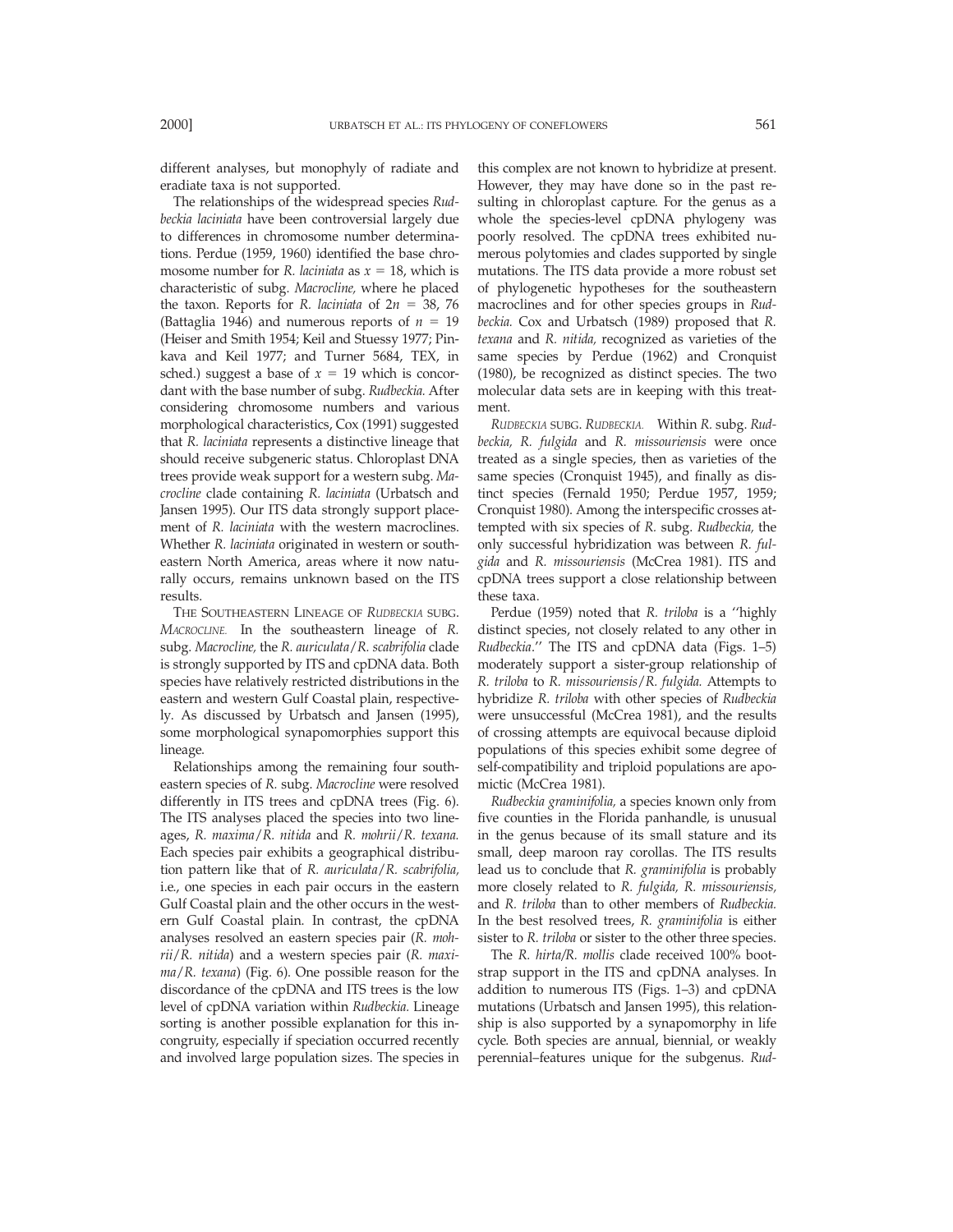*beckia hirta* is somewhat weedy and widespread; *R. mollis* is restricted to dry sandy soils of the eastern Gulf Coastal plain. In ITS trees in which relationships were fully resolved in subg. *Rudbeckia, R. grandiflora* and/or *R. heliopsidis* are sister to the *R. hirta*/*R. mollis* clade. *Rudbeckia grandiflora* is relatively common on prairies from Texas to Georgia northward to Kansas and Missouri; *R. heliopsidis* is rare, occurring in a few scattered localities from southeastern Virginia to northeastern Alabama. Judging from their woody rhizomes, *R. grandiflora* and *R. heliopsidis* apparently are long-lived perennials. *Rudbeckia subtomentosa* lacks what appear to be morphological and ecological apomorphies of the above clades in subg. *Rudbeckia*; *R. subtomentosa* occurs in mesic habitats and has a perennial habit, cauline leaves, and medium-sized capitulae. The ITS trees place *R. subtomentosa* sister to the abovementioned five species or sister to all species in subg. *Rudbeckia,* but neither position has strong support.

HISTORICAL BIOGEOGRAPHY OF RUDBECKIINAE. Sharp's (1935) hypothesis of evolution in the coneflowers appears untenable now that *Echinacea,* his putative primitive taxon, has been shown to fall well outside Rudbeckiinae. Removing *Echinacea* from Rudbeckiinae shifts the center of diversity for the subtribe toward the Appalachians and the Gulf Coastal plain. The center of diversity for a group may or may not include the center of origin. Both the Ozark and Appalachian plateaus have been available for colonization for long periods of time from South America and Mexico, both important centers of diversity for Heliantheae (Cronquist 1977; Bremer 1994). With better knowledge of the broader relationships of Rudbeckiinae, and using methods such as those introduced by Bremer (1995) and Ronquist (1995, 1997), establishment of the probable area of origin for Rudbeckiinae might be possible.

Wood (1970) included *Rudbeckia* among the genera having continuous, transcontinental distributions between the southern Appalachians and western North America. Our refinements of the *Rudbeckia* phylogeny indicate that the distribution of *R. laciniata* is more or less continuous in the northern United States, where it occurs in the Dakotas and then westward into the Rocky Mountains. The other species in subg. *Macrocline* are disjunct between the southeastern and western U.S.A. with a distributional gap ranging from eastern Texas to western Colorado.

The two strongly supported clades in *Rudbeckia*

subg. *Macrocline* appear to represent two separate North American radiations, one in the west and one in the southeast. Whether the disjunction is attributable to long-distance dispersal or vicariance involving a widely distributed progenitor is a matter of conjecture, but the overall phylogenetic pattern in Rudbeckiinae leads us to suggest that the subtribe may have diversified to some extent in eastern North America before the evolution of western species of subg. *Macrocline.*

Species in *Rudbeckia* subg. *Macrocline* share a similar biogeographic pattern with Sarraceniaceae. *Rudbeckia glaucescens* co-occurs with *Darlingtonia* Torr. in the western U.S.A., and various macroclines in the southeasterm U.S.A. grow in habitats also occupied by *Sarracenia* L. Among other taxa that share a similar distribution is *Neviusia* A. Gray. *Neviusia alabamaensis* A. Gray is a rare taxon occurring in Alabama, Arkansas, Georgia, and Tennessee; *N. cliftonii* Shevock, Ertter, & Taylor occurs at the southeastern edge of the Klamath–Siskiyou province of northern California. Fossil evidence led Shevock et al. (1992) to suggest that *N. cliftonii* is an old relict species. Other putative Tertiary and pre-Tertiary relictual taxa having a similar California–eastern United States disjunction include *Torreya* Raf., *Dirca* L., and *Calycanthus* L. (Nesom and Mayfield 1995; Sharp 1951; Wood 1970).

As Wood (1970) noted, the Klamath region and the southern Appalachians have served, since the early Cenozoic, as refugia for plants eliminated in other areas by glaciation, coastal plain submergence, climatic desiccation, and other disturbances. Environmental stability in both areas may have allowed long-term persistence (and diversification) of related plants, irrespective of the disjuntion between plants in the two regions being the result of ancient dispersal or break-up of formerly geographically continuous (or nearly so) distributions during wet interglacial periods.

Bayer et al. (1996) suggested that the small seeds of members of Sarraceniaceae are suited for long distance avian dispersal, and that the prehistoric existence of continuous habitat for pitcher plants is unlikely. Most species of macroclines require wet habitats, usually along bayous, seeps, or streams. The cypselas of species of *Rudbeckia* subg. *Macrocline* lack all but rudimentary pappus. Although they are larger than seeds of Sarraceniaceae, they are still quite small. Even without significant pappus, the fruits could easily became lodged in feathers. Although long-distance dispersal by birds may be unlikely, only one such event would have been nec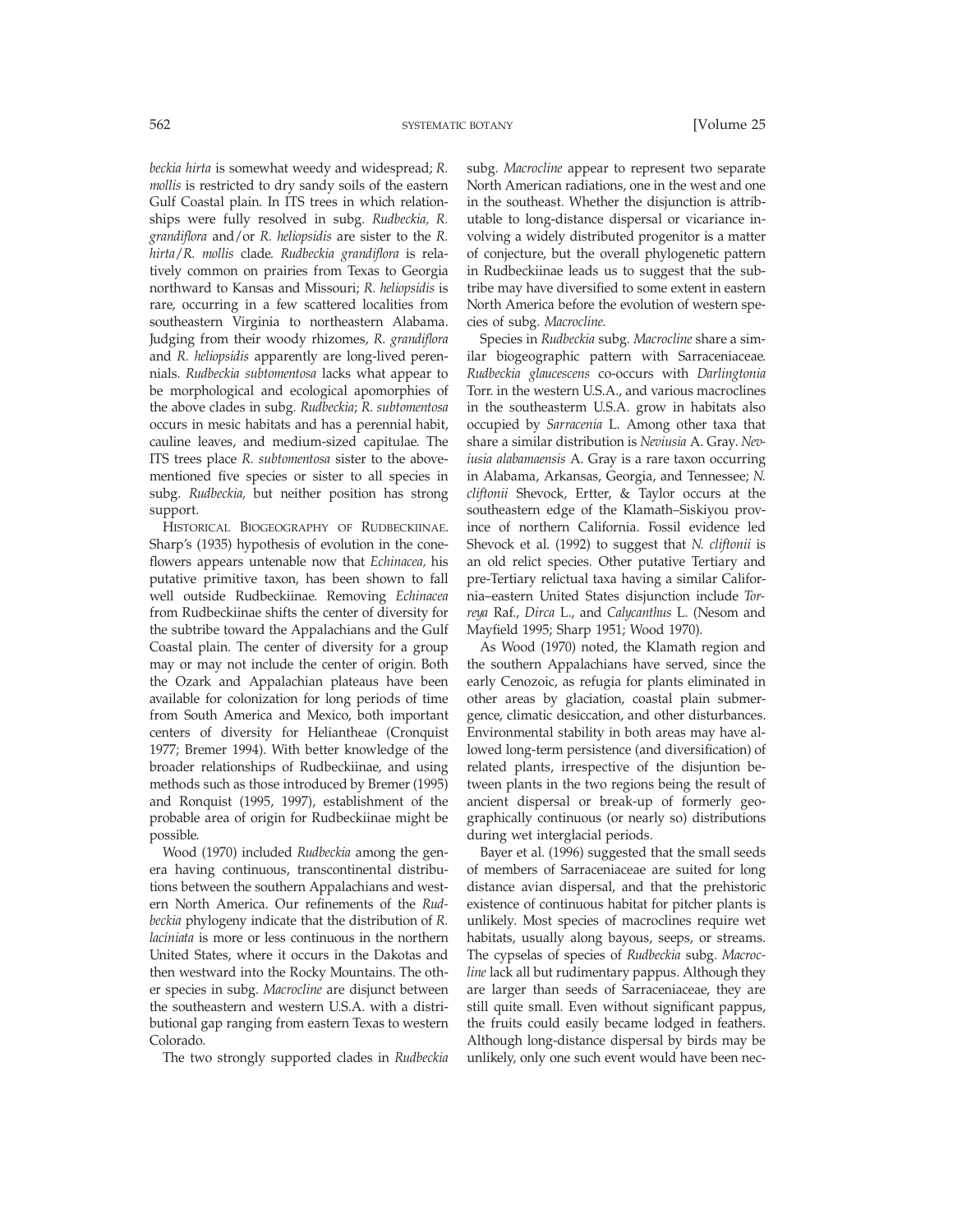essary. Because the western and southeastern species in subg. *Macrocline* appear to represent distinct radiations, dispersal in the group must have been ancient and extremely limited, with no exchange of consequence subsequent to the onset of diversification. Although vicariance can not be ruled out to explain present day distributions in subg. *Macrocline,* the existence of suitable habitats through areas that are not now occupied by these plants must be hypothesized.

*Echinacea* has had a long, documented history of use as a folk medicine (Kindscher 1989; Moerman 1998). Pharmacological studies of extracts from *Echinacea* have implicated cichoric acid, alkamides, and glycoprotein/polysaccharides as putative active principles possessing immunomodulatory and other activities (Hobbs 1995; Bauer 1996). Our phylogenetic results would suggest that other similar bioactive substances might be sought among members of Zinniinae and related taxa.

ACKNOWLEDGMENTS. We thank R. Clark, P. B. Cox, L. L. Gady, R. L. Hartman, A. W. Lievens, N McInnis, J. D. Nichols, J. L. Panero, L. Smith, R. D. Thomas, T. Wendt, and D. L. Urbatsch for providing leaf samples from which DNA was extracted. John Bain, Jose Panero, and John Strother made numerous suggestions for improving the manuscript. This research was supported in part by grants from the Louisiana Board of Regents (LEQSF (1992–1993)- ENH-TR-26), (LEQSF (1995–1996)-ENH-TR-26), (LEQSF RD-A-13) to LEU, and by the National Science Foundation (EPSCoR)/LaSER, 2/92–2/96) to LEU et al., DEB-9002260 to BGB, and BSR-8822658 to MJD.

### LITERATURE CITED

- ALBERT, V. A. and B. D. MISHLER. 1992. On the rationale and utility of weighting nucleotide sequence data. Cladistics 8:73–83.
- BALDWIN, B. G. 1992. Phylogenetic utility of the internal transcribed spacers of nuclear ribosomal DNA in plants: an example from the Compositae. Molecular Phylogenetics and Evolution 1: 3–16.
- . 1993. Molecular phylogenetics of *Calycadenia* (Compositae) based on ITS sequences of nuclear ribosomal DNA: chromosomal and morphological evolution reexamined. American Journal of Botany 80: 222–238.
- , M. J. SANDERSON, J. M. PORTER, M. F. WOJCIE-CHWSKI, C. S. CAMPBELL, and M. J. DONOGHUE, 1995, The ITS region of nuclear ribosomal DNA: a valuable source of evidence on angiosperm phylogeny. Annals of the Missouri Botanical Garden 82: 247–277.
- BATTAGLIA, E. 1946. Ricerche cariologiche ed embriologiche sul genere *Rudbeckia* (Asteraceae) 8: Semigamia in *R. laciniata.* Nuovo Giornale Botanico Italiano; e bollettino della societa` botanica italiano 53: 483–511.
- BAUER, R. 1996. *Echinacea*: Biological effects and active principles. *212*th American Chemical Society National Meeting. Abstracts of Papers. (1–2). AGFD 73.
- BAYER, R. J., L. HUFFORD, and D. E. SOLTIS. 1996. Phylogenetic relationships in Sarraceniaceae based on *rbcL* and ITS sequences. Systematic Botany 21: 121–134.
- BENTHAM, G. 1873. Compositae. Pp. 163–533 in *Genera Plantarum,* eds. G. Bentham and J. D. Hooker. London: Reeve and Company.
- BOGLER, D. J. and B. B. SIMPSON. 1996. Phylogeny of Agavaceae based on ITS rDNA sequence variation. American Journal of Botany 83: 1225–1235.
- BOLICK, M. R. 1983. A cladistic analysis of the Ambrosiinae Less. and Engelmanniinae Stuessy. In: V. A. Funk and N. I. Platnick [eds.] Advances in Cladistics: Proceedings of the second meeting of the Willi Hennig Society. 125–141.
- BREMER, K. 1994. *Asteraceae: cladistics and classification.* Portland, Oregon: Timber Press.
- . 1995. Ancestral areas: optimization and probability. Systematic Biology 44: 251–259.
- BRUNS, T. D., R. VILGALYS, S. M. BARNS, D. GONZALEZ, D. S. HIBBETT, D. J. LANE, L. SIMON, S. STICKEL, T. M. SZARO, W. G. WEISBURG, and M. L. SOGIN. 1992. Evolutionary relationships within the fungi: analyses of nuclear small subunit rRNA sequences. Molecular Phylogenetics and Evolution 1: 231–241.
- CLEVENGER, J. A. and J. L. PANERO. 1997. Phylogenetic relationships in Englemanniinae (Asteraceae: Heliantheae) based on ITS sequence data. American Journal of Botany (Supplement) 84: 183.
- CORRELL, D. S. and M. C. JOHNSTON. 1970. *Manual of the vascular plants of Texas.* Texas Research Foundation, Renner, Texas.
- COX, P. B. 1991. Systematics of *Rudbeckia* subgenera *Macrocline* and *Laciniata* (Asteraceae: Heliantheae: Rudbeckiinae). Ph. D. dissertation, Louisiana State University. Baton Rouge, LA.
- and L. E. URBATSCH. 1989. *Rudbeckia texana,* a species worthy of recognition. Phytologia 67: 366.
- and . 1990. A phylogenetic analysis of the coneflower genera (Asteraceae: Heliantheae). Systematic Botany 15: 394–402.
- and 1994. A taxonomic revision of *Rudbeckia* subg. *Macrocline* (Asteraceae: Heliantheae: Rudbeckiinae) Castanea 59: 300–318.
- CRONQUIST, A. 1945. Notes on the Compositae of the northeastern United States II. Heliantheae and Helenieae. Rhodora 47: 396–403.
- . 1977. The Compositae revisited. Brittonia 29: 137– 153.
- . 1980. *Vascular flora of the southeastern United States.* Vol. 1. Asteraceae. The University of North Carolina Press, Chapel Hill.
- DOWNIE, S. R. and D. S. KATZ-DOWNIE. 1996. A molecular phylogeny of Apiaceae subfamily Apioideae: Evidence from nuclear ribosomal DNA internal tran-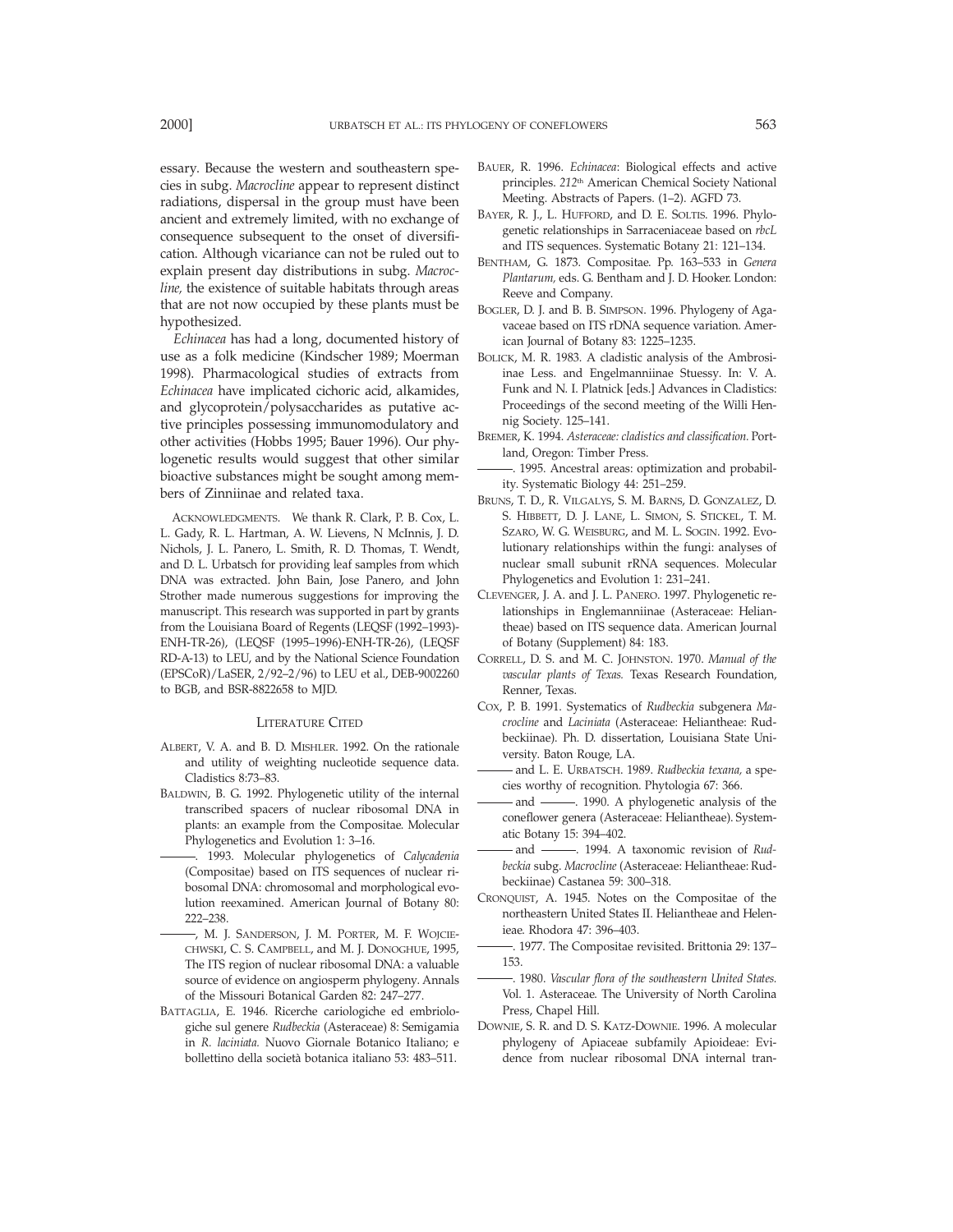scribed spacer sequences. American Journal of Botany 83: 234–251.

- DOYLE, J. J. and J. L. DOYLE. 1987. A rapid DNA isolation procedure for small quantities of fresh leaf tissue. Phytochemical Bulletin 19: 11–15.
- FELSENSTEIN, J. 1985. Confidence limits on phylogenies: An approach using the bootstrap. Evolution 39: 783–791.
- FERNALD, M. L. 1950. *Gray's manual of botany.* Eighth Edition. New York: American Book Co.
- GLEASON, H. A. 1952. *The new Britton and Brown illustrated flora of the northeastern United States and adjacent Canada* 3: 350–352. Lancaster, Penn.: Lancaster Press, Inc.
- GRAY, A. 1884. *Synoptical flora of North America,* Vol 1. pt. 2. New York: Ivison, Blademan, Taylor, and Co.
- HARRIS, E. M. 1995. Inflorescence and floral ontogeny in Asteraceae: a synthesis of historical and current concepts. The Botanical Review 61: 93–278.
- HEISER, C. B. and D. M. SMITH. 1954. New chromosome numbers in *Helianthus* and related genera (Compositae). Proceedings of the Indiana Academy of Science 64: 250–253.
- HERSHKOVITZ, M. A. and E. A. ZIMMER. 1996. Conservation patterns in angiosperm rDNA ITS 2 sequences. Nucleic Acids Research. 24: 2857–2867.
- HIGGINS, D. G., A. J. BLEASBY, and R. FUCHS. 1992. CLUS-TAL V: Improved software for multiple sequence alignment. Computer Applications in the Biosciences 8: 189–191.
- HOBBS, C. 1995. *Echinacea: the immune herb.* Santa Cruz, California: Botanica Press.
- HOFFMANN, O. 1894. Compositae. Pp. 87–391 in *Die Naturlichen Pflanzenfamilien,* vol. 4., eds. A. Engler and K. Prantl. Leipzig: Verlag von Wilhelm Engelmann.
- JANSEN, R. K., H. J. MICHAELS, R. S. WALLACE, K.-J. KIM, S. C. KEELEY, L. E. WATSON, and J. D. PALMER. 1991. Chloroplast DNA variation in the Asteraceae: Phylogenetic and evolutionary implications. Pp. 252–279 in *Molecular systematics of plants,* eds. P. S. Soltis, D. E. Soltis, and J. J. Doyle. New York: Chapman and Hall.
- KARIS, P. O. and O. RYDING. 1994. Tribe Heliantheae. Pp. 559–624 in *Asteraceae: cladistics and classification,* ed. K. Bremer.. Portland, Oregon: Timber Press.
- KEIL, D. J. and T. F. STUESSY. 1977. Chromosome counts of Compositae from Mexico and the United States. American Journal of Botany 64: 791–798.
- KIM, K.-J, B. L. TURNER, and R. K. JANSEN. 1992. Phylogenetic and evolutionary implications of interspecific chloroplast DNA variation in *Krigia* (Asteraceae-Lactuceae). Systematic Botany 17: 449–469.
- and R. K. JANSEN. 1995. *ndhF* sequence evolution and the major clades in the sunflower family. Proceedings of the National Academy of Science USA 92: 10379–10383.
- KINDSCHER, K. 1989. Ethnobotany of purple coneflower (*Echinacea angustifolia,* Asteraceae) and other *Echinacea* species. Economic Botany 43: 498–507.
- KRAL, R. 1983. *A report on some rare, threatened or endangered forest-related vascular plants of the South.* Vol. II. Tech-

nical Publication Series R8. Atlanta: USDA Forest Service, Southern Region.

- KUMAR, S., K. TUMURA, and M. NEI. 1992. *MEGA: molecular evolutionary genetics analysis.* Pennsylvania State Univ., Univ. Park. Version 1.01.
- LIU, J. -S. and C. L. SCHARDL. 1994. A conserved sequence in internal transcribed spacer-1 of plant nuclear ribosomal-RNA genes. Plant Molecular Biology 26: 775–778.
- MADDISON, W. P. and D. R. MADDISON. 1992. *MacClade version 3: analysis of phylogeny and character evolution.* Sinauer Associates, Sunderland, Mass.
- MCCREA, K. D. 1981. *Ultraviolet floral patterning,reproductive isolation and character displacement in the genus Rudbeckia* (Compositae). Ph.D. dissertation. Purdue University. Purdue, Indiana.
- MOERMAN, D. E. 1998. *Native American ethnobotany.* Portland, Oregon: Timber Press.
- NESOM, G. L. and M. H. MAYFIELD. 1995. A new species of *Dirca* (Thymelaeaceae) from the Sierra of Northeastern Mexico. Sida 16: 459–467.
- PANERO, J. L. and J. L. VILLASENOR. 1996. *Tehuana calzadae* (Asteraceae: Heliantheae) gen. et sp. nov. from the Pacific coast of Oaxaca, Mexico. Systematic Botany 21: 553–557.
- PANERO, J. L., R. K. JANSEN, and J. A. CLEVENGER. 1999. Phylogenetic relationships of subtribe Ecliptinae (Asteraceae: Heliantheae) based on chloroplast DNA restriction site data. American Journal of Botany 86: 413–427.
- PERDUE, R. E. 1957. Synopsis of *Rudbeckia* subg. *Rudbeckia.* Rhodora 59: 290–293.
- . 1959. The somatic chromosomes of *Rudbeckia* and related genera of the Compositae. Contributions from the Gray Herbarium of Harvard University 185: 129– 162.
- . 1960. A rapid feulgen-acetocarmine squash technique for root tip chromosomes. Wrightia 2: 86–89.
- . 1962. Two new varieties and new combination in *Rudbeckia.* Rhodora 64: 328–329.
- PINKAVA, D. J. and D. J. KEIL. 1977. Chromosome counts of Compositae from the United States and Mexico. American Journal of Botany 64: 680–686.
- RICHARDS, E. L. 1968. A monograph of the genus *Ratibida.* Rhodora 70: 348–393.
- ROBINSON, H. 1978. Studies in the Heliantheae (Asteraceae), XIV: Validation of subtribes. Phytologia 41: 39– 44.
	- . 1981. A revision of the tribal and subtribal limits of the Heliantheae (Asteraceae). Smithsonian Contributions to Botany 51: 1–102.
	- , A. M. POWELL, R. M. KING, and J. F. WEEDIN. 1981. Chromosome numbers in Compositae, XII: Heliantheae. Smithsonian Contributions to Botany. 52. Smithsonian Institution Press, City of Washington.
- RONQUIST, F. 1995. Ancestral areas revisited. Systematic Biology 44: 572–575.
	- . 1997. Dispersal-vicariance analysis; a new ap-